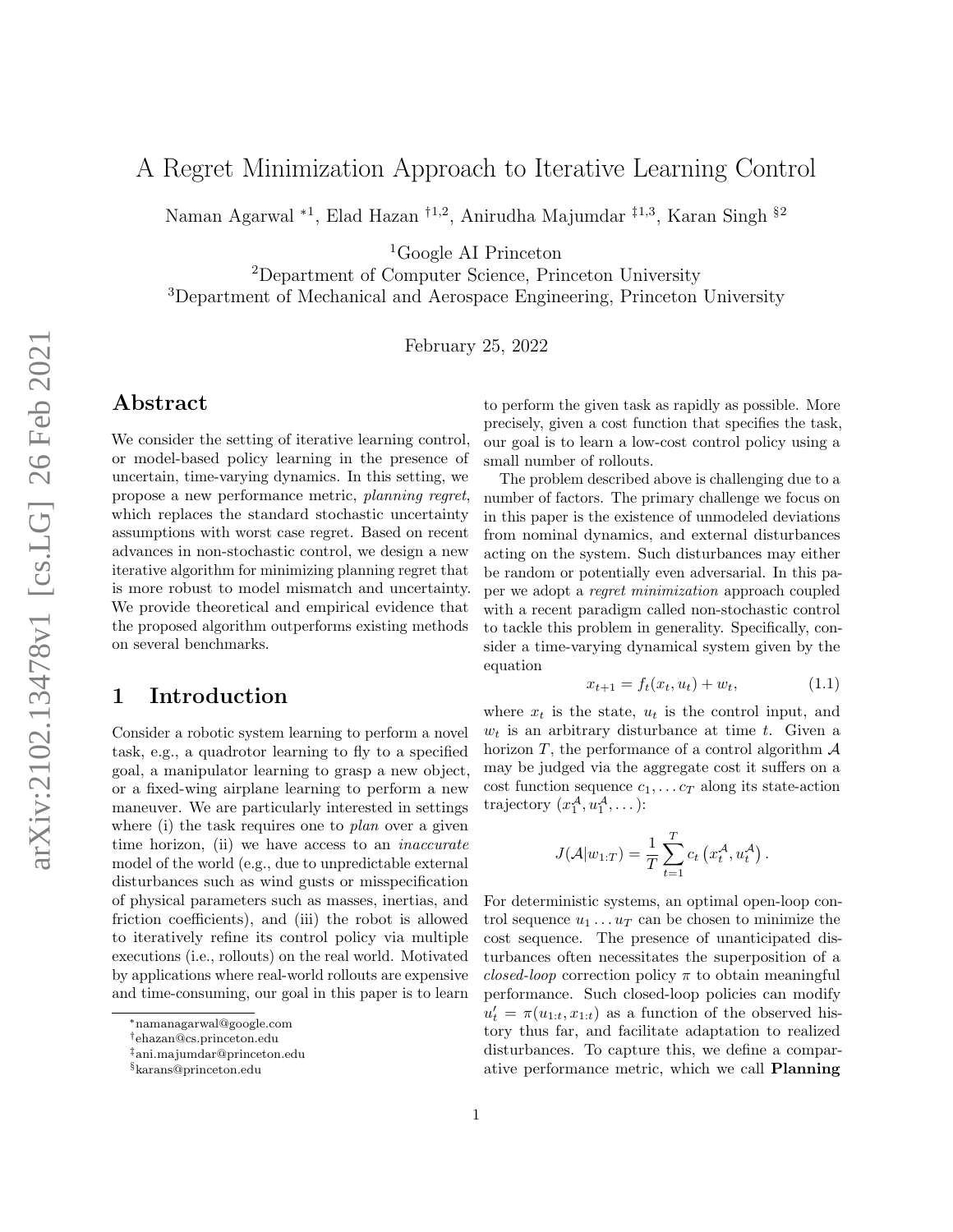**Regret.** In an episodic setting, for every episode i. an algorithm  $A$  adaptively selects control inputs while the rollout is performed under the influence of an arbitrary disturbance sequence  $w_{1:T}^i$ . Planning regret is the difference between the total cost of the algorithm's actions and that of the retrospectively optimal open-loop plan coupled with episode-specific optimal closed-loop policies (from a policy class Π). Regret, therefore, is the relative cost of not knowing the to-be realized disturbances in advance. Formally for a total of  $N$  rollouts, each of horizon  $T$ , it is defined as:



The motivation for our performance metric arises from the setting of Iterative Learning Control (ILC), where one assumes access to an imperfect (differentiable) simulator of real-world dynamics as well as access to a limited number of rollouts in the real world. In such a setting the disturbances capture the model-mismatch between the simulator and the real-world. The main novelty in our formulation is the fact that, under vanishing regret, the closed-loop behavior of A is almost instance-wise optimal on the specific trajectory, and therefore adapts to the passive controls, dynamics and disturbance for each particular rollout. Indeed, worst-case regret is a stronger metric of performance than commonly considered in the planning/learning for control literature.

Our main result is an efficient algorithm that guarantees vanishing average planning regret for nonstationary linear systems and disturbance-action policies. We experimentally demonstrate that the algorithm yields substantial improvements over ILC in linear and non-linear control settings.

Paper structure. We present the relevant definitions including the setting in Section [2.](#page-2-0) The algorithm and the formal statement of the main result can be found in Section [3.](#page-4-0) In Section [4](#page-4-1) we provide an overview of the algorithm and the proof via the proposal of a more general and abstract nested online convex optimization (OCO) game. This formulation can be of independent interest. Finally in Section [5,](#page-6-0) we provide the results and details of the experiments. Proofs and other details are deferred to the Appendix.

### 1.1 Related Work

The literature on planning and learning in partially known MDPs is vast, and we focus here on the setting with the following characteristics:

- 1. We consider model-aided learning, which is suitable for situations in which the learner has some information about the dynamics, i.e. the mapping  $f_t$  in Equation [\(1.1\)](#page-0-0), but not the disturbances  $w_t$ . We further assume that we can differentiate through the model. This enables efficient gradient-based algorithms.
- 2. We focus on the task of learning an episodicagnostic control sequence, rather than a policy. This is aligned with the Pontryagin optimality principle [\[PBGM62,](#page-10-0) [Ros15\]](#page-10-1), and differs from dynamic programming approaches [\[SB18\]](#page-10-2).
- 3. We accomodate arbitrary disturbance processes, and choose regret as a performance metric. This is a significant deviation from the literature on optimal and robust control [\[ZDG96,](#page-11-0) [Ste94\]](#page-10-3), and follows the lead of the recent paradigm of nonstochastic control [\[ABH](#page-9-0)+19, [HKS20,](#page-10-4) [SSH20\]](#page-10-5).
- 4. Our approach leverages multiple real-world rollouts. This access model is most similar to the iterative learning control (ILC) paradigm [\[OH05,](#page-10-6) [ACM07\]](#page-9-1). For comparison, the modelpredictive control (MPC) paradigm allows for only one real-world rollout on which performance is measured, and all other learning is permitted via access to a simulator.

Optimal, Robust and Online Control. Classic results [\[Ber05,](#page-9-2) [ZDG96,](#page-11-0) [Ted20\]](#page-10-7) in optimal control characterize the optimal policy for linear systems subject to i.i.d. perturbations given explicit knowledge of the system in advance. Beyond stochastic perturbations, robust control approaches [\[ZD98\]](#page-11-1) compute the best controller under worst-case noise.

Recent work in machine learning [\[AYS11,](#page-9-3) [DMM](#page-9-4)<sup>+</sup>18, [MTR19,](#page-10-8) [CHK](#page-9-5)<sup>+</sup>18, [AHS19\]](#page-9-6) study regret bounds vs. the best linear controller in hindsight for online control with known and unknown linear dynamical systems. Online control was extended to adversarial perturbations, giving rise to the nonstochastic control model. In this general setting regret bounds were obtained for known/unknown systems as well as partial observation [\[ABH](#page-9-0)<sup>+</sup>19, [HKS20,](#page-10-4) [SSH20,](#page-10-5) [Sim20\]](#page-10-9).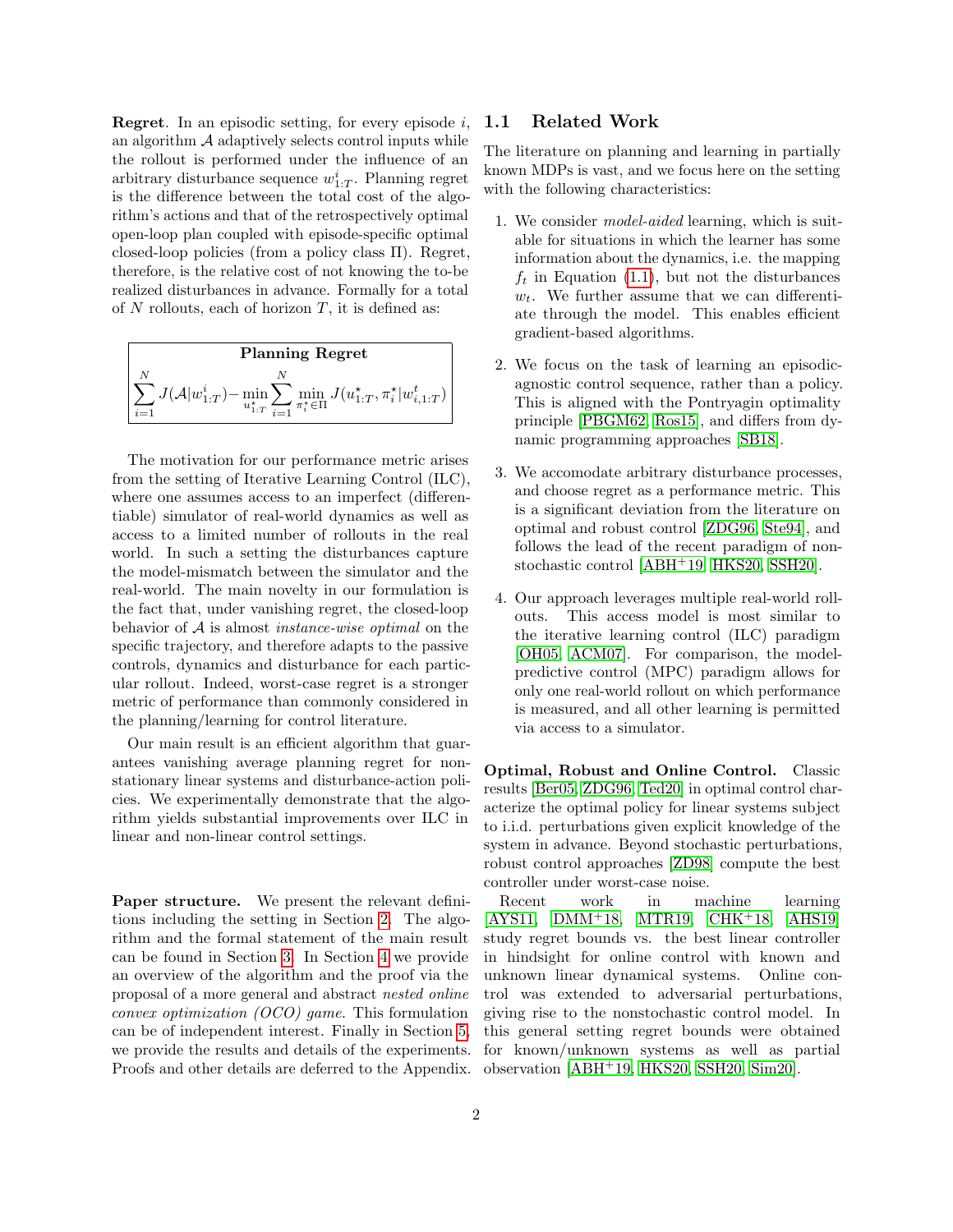Planning with inaccurate models. Model predictive control (MPC) [\[May14\]](#page-10-10) provides a general scheme for planning with inaccurate models. MPC operates by applying model-based planning, (eg. iLQR [\[LT04,](#page-10-11) [TL05\]](#page-10-12)), in a receding-horizon manner. MPC can also be extended to robust versions [\[BM99,](#page-9-7) [MSR05,](#page-10-13) [LCRM04\]](#page-10-14) that explicitly reason about the parametric uncertainty or external disturbances in the model. Recently, MPC has also been viewed from the lens of online learning [\[WCSB19\]](#page-11-2). The setting we consider here is more general than MPC, allowing for iterative policy improvement across multiple rollouts on the real world.

An adjacent line of work on learning MPC [\[HWMZ20,](#page-10-15) [RB17\]](#page-10-16) focuses on constraint satisfaction and safety considerations while learning models simultaneously with policy execution.

Iterative Learning Control (ILC). ILC is a popular approach for tackling the setting considered. ILC operates by iteratively constructing a policy using an inaccurate model, executing this policy on the real world, and refining the policy based on the real-world rollout. ILC can be extended to use real-world rollouts to update the model (see, e.g., [\[AQN06\]](#page-9-8)). For further details regarding ILC, we refer the reader to the text [\[Moo12\]](#page-10-17). Robust versions of ILC have also been developed in the control theory literature [\[dR96\]](#page-9-9), using H-infinity control to capture bounded disturbances or uncertainty in the model.

However, most of the work in robust control, typically account for worst-case deviations from the model and can lead to extremely conservative behavior. In contrast, here we leverage the recently-proposed framework of *non-stochastic control* to capture *instance*specific disturbances. We demonstrate both empirically and theoretically that the resulting algorithm provides significant gains in terms of sample efficiency over the standard ILC approach.

Meta-Learning. Our setting, analysis and, in particular, the nested OCO setup bears similarity to formulations for gradient-based meta-learning (see [\[FAL17\]](#page-9-10) and references therein). In particular, as we detail in the Appendix (Section [A\)](#page-12-0), the nested OCO setting we consider is a generalization of the setting considered in [\[BKT19\]](#page-9-11). We further detail certain improvements/advantages our algorithm and analysis provides over the results in [\[BKT19\]](#page-9-11). We believe this connection with Meta-Learning to be of independent interest.

## <span id="page-2-0"></span>2 Problem Setting

#### 2.1 Notation

The norm  $\|\cdot\|$  refers to the  $\ell_2$  norm for vectors and spectral norm for matrices. For any natural number *n*, the set [*n*] refers to the set  $\{1, 2 \ldots n\}$ . We use the notation  $v_{a:b} \triangleq \{v_a \dots v_b\}$  to denote a sequence of vectors/matrices. Given a set  $S$ , we use  $v_{a:b} \in S$  to represent element wise inclusion, i.e.  $\forall j \in [a, b], v_j \in S; Proj_S(v_{a:b})$  represents the elementwise  $\ell_2$  projection onto to the set S.  $v_{a:b,c:d}$  denotes a sequence of sequences, i.e.  $v_{a:b,c:d} = \{v_{a,c:d} \dots v_{b,c:d}\}\$ with  $v_{a,c:d} = \{v_{a,c} \dots v_{a,d}\}.$ 

### 2.2 Basic Definitions

A dynamical system is specified via a start state  $x_0 \in \mathbb{R}^{d_x}$ , a time horizon T and a sequence of transition functions  $f_{1:T} = \{f_t | f_t : \mathbb{R}^{d_x} \times \mathbb{R}^{d_u} \to \mathbb{R}^n\}.$ The system produces a T-length sequence of states  $(x_1, \ldots, x_{T+1})$  when subject to an T-length sequence of actions  $(u_1 \ldots u_T)$  and disturbances  $\{w_1, \ldots w_T\}$ according to the following dynamical equation<sup>[1](#page-2-1)</sup>

$$
x_{t+1} = f_t(x_t, u_t) + w_t.
$$

Through the paper the only assumption we make about the disturbance  $w_t$  is that it is supported on a set of bounded diameter W. We assume full observation of the system, i.e. the states  $x_t$  are visible to the controller. We also assume the passive transition function to be known beforehand. These assumptions imply that we fully observe the instantiation of the disturbances  $w_{1:T}$  during runs of the system.

The actions above may be adaptively chosen based on the observed state sequence, ie.  $u_t = \pi_t(x_1, \dots, x_t)$ for some non-stationary policy  $\pi_{1:T} = {\pi_1, \ldots \pi_T}.$ We consider the policy to be deterministic (a restriction made for convenience). Therefore the state-action sequence  ${x_t, u_t}_{t=1}^T$ , defined as  $x_{t+1} = f_t(x_t, u_t) +$  $w_t, u_t = \pi_t(x_1 \dots x_t)$ , thus produced is a sequence determined by  $w_{1:T}$ , fixing the policy, and the system.

A **rollout** of horizon **T** on  $f_{1:T}$  refers to an evaluation of the above sequence for  $T$  time steps. When the dynamical system will be clear from the context, for the rest of the paper, we drop it from our notation. Given a cost function sequence  ${c_t}$ :  $\mathbb{R}^n \times \mathbb{R}^d \to \mathbb{R}$ the **loss** of executing a policy  $\pi$  on the dynamical system  $f$  with a particular disturbance sequence given

<span id="page-2-1"></span><sup>1</sup>For the sake of simplicity, we do not consider a terminal cost, and consequently drop the last state from the description.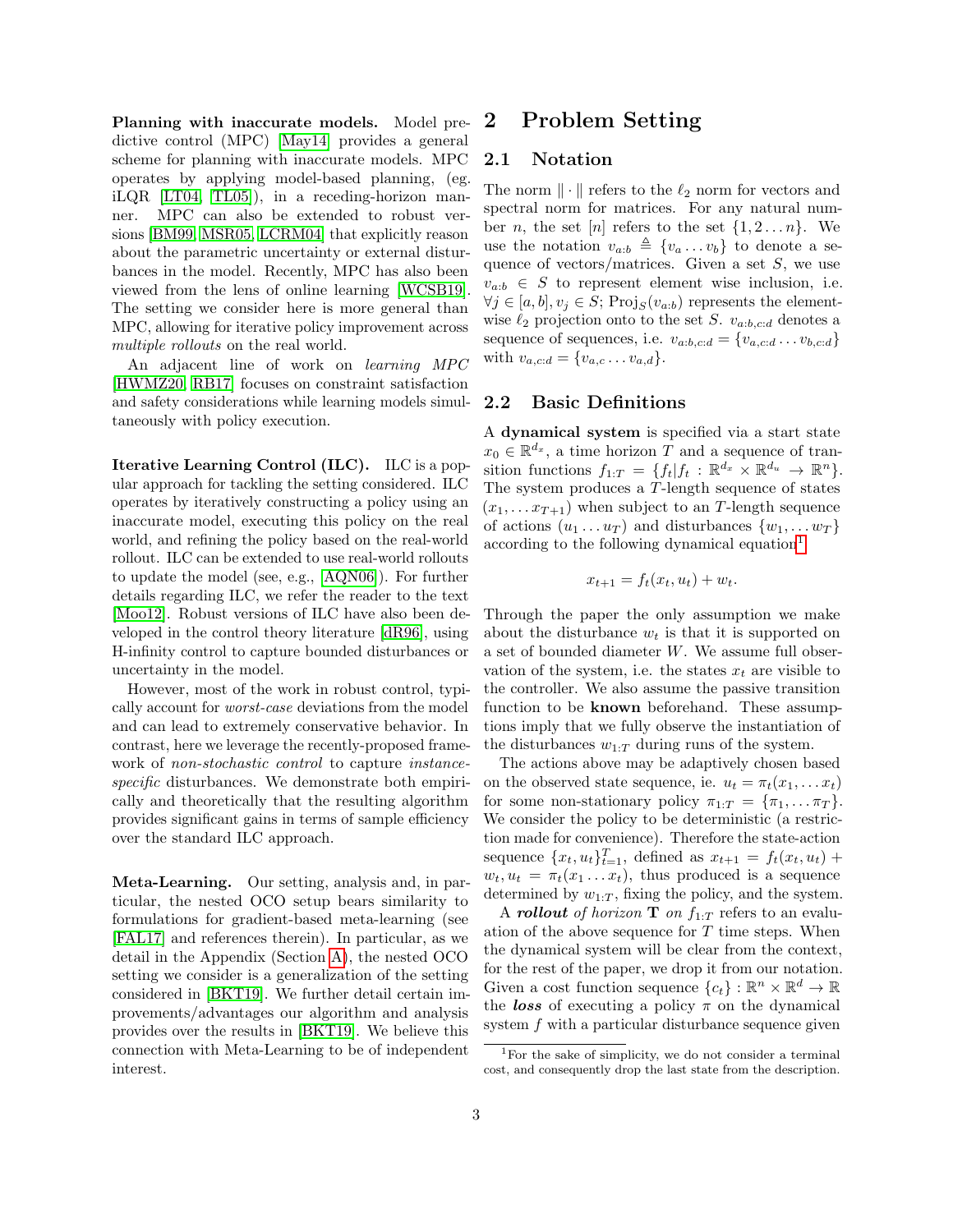by  $w_{1:T}$  is defined as

$$
J(\pi_{1:T}|f_{1:T}, w_{1:T}) \triangleq \frac{1}{T} \left[ \sum_{\tau=1}^T c_t(x_t, u_t) \right].
$$

<span id="page-3-3"></span>Assumption 2.1. We will assume that the cost  $c_t$ is a twice differentiable convex function and that the value, gradient and hessian of the cost function  $c_t$  is available. Further we assume,

- Lipschitzness: There exists a constant G such that if  $||x||, ||u|| \leq D$  for some  $D > 0$ , then  $\|\nabla_x c_t(x, u)\|, \|\nabla_u c_t(x, u)\| \leq GD.$
- Smoothness: There exists a constant  $\beta$  such that for all  $x, u, \nabla^2 c_t(x, u) \preceq \beta I$ .

When the dynamical system and the noise sequence are clear from the context we suppress them from the notation for the cost denoting it by  $J(\pi_{1:T})$ . A particular sub-case which will be of special interest to us is the case of linear dynamical systems (LDS). Formally, a (non-stationary) linear dynamical system is described by a sequence of matrices  $AB_{1:T} = \{(A_t, B_t) \in \mathbb{R}^{d_x, d_x} \times \mathbb{R}^{d_x, d_u}\}_{t=1}^T$  and the transition function is defined as  $x_{t+1} = A_t x_t + B_t u_t$ .

<span id="page-3-0"></span>Assumption 2.2. We will assume that the linear dynamical system  $AB_{1:T}$  is  $(\kappa, \delta)$ -strongly stable for some  $\kappa > 0$  and  $\delta \in (0, 1]$ , i.e. for if every t, we have that  $||A_t|| \leq 1 - \delta$ ,  $||B_t|| \leq \kappa$ .

We note that all the results in the paper can be easily generalized to a weaker notion of strong stability where the linear dynamical system is  $(\kappa, \delta)$ - strongly stable if there exists a sequence of matrices  $K_{1:T}$ , such that for every t, we have that  $||A_t - B_t K_t|| \leq$  $1 - \delta, \|B_t\|, \|K_t\| \leq \kappa$ . A system satisfying such an assumption can be easily transformed to a system satisfying Assumption [2.2](#page-3-0) by setting  $A_t = A_t - B_t K_t$ . This redefinition is equivalent to appending the linear policy  $K_t$  on top of the policy being executed. While we present the results for the case when  $K_T = 0$ , the only difference the non-zero case makes to our analysis is potentially increasing the norm of the played actions which can still be shown to be bounded. Overall this nuance leads to a difference to our main result only in terms of factors polynomial in the system parameters. Hence for convenience, we state our results under Assumption [2.2.](#page-3-0) The assumption of strong-stability (in a weaker form as allowed by stationary systems) has been popular in recent works on online control  $[CHK+18, ABH+19]$  $[CHK+18, ABH+19]$  $[CHK+18, ABH+19]$  $[CHK+18, ABH+19]$  and the above notion generalizes it to non-stationary systems.

### 2.3 Policy Classes

**Open-Loop Policies.** Given a convex set  $\mathcal{U} \in \mathbb{R}^{d_u}$ , consider a sequence of control actions,  $u_{1:T} \in \mathcal{U}$ . We define (by an overload of notation), the open-loop policy  $u_{1:T}$  as a policy which plays at time t, the action  $u_t$ . The set of all such policies is defined as  $\Pi_{\mathcal{U}} \triangleq \mathcal{U}^{\otimes T}.$ 

Given two policies we define the sum of the two (denoted by  $\pi_1 + \pi_2$ ) as the policy for which the action at time  $t$  is the sum of the action recommended by policy  $\pi_1$  and  $\pi_2$ .

**Linear Policies.** Given a matrix  $K \in \mathbb{R}^{d_u, d_x}$ , a linear policy  $^2$  $^2$  denoted (via an overload of notation) by K is a policy that plays action  $u_t = Kx_t$ . Such linear state-feedback policies are known to be optimal for the LQR problem and for  $H_{\infty}$  control [\[ZDG96\]](#page-11-0).

Disturbance Action Policies. A generalization of the class of linear policies can be obtained via the notion of disturbance-action policies (see [\[ABH](#page-9-0)<sup>+</sup>19]) defined as follows. A disturbance action policy  $\pi_{M_{1:L}}$ of memory length  $L$  is defined by a sequence of matrices  $M_{1:L} \triangleq \{M_1 \dots M_L\}$  where each  $M_i \in \mathcal{M} \subseteq$  $\{\mathbb{R}^{d_u \times d_x}\}\$ , with the action at time step t given by

<span id="page-3-2"></span>
$$
\pi_{M_{1:L}} \triangleq \sum_{j=1}^{L} M_j w_{t-j}.
$$
\n(2.1)

A natural class of matrices from which the above feedback matrices can be picked is given by fixing a number  $\gamma > 0$  and picking matrices spectrally bounded by  $\gamma$ , i.e.  $\mathcal{M}_{\gamma} \triangleq \{ M | M \in \mathbb{R}^{d_u \times d_x}, ||M|| \leq \gamma \}.$  We further overload the notation for a disturbance action policy to incorporate an open-loop control sequence  $u_{1:T}$ , defined as  $\pi_{M_{1:L}}(u_{1:T}) \triangleq u_t + \sum_{j=1}^{L} M_j w_{t-j}$ .

### 2.4 Planning Regret With Disturbance-Action Policies

As discussed, a natural idea to deal with adversarial process disturbance is to plan (potentially oblivious to it), producing a sequence of open loop  $(u_1, \tau)$  actions and appending an adaptive controller to correct for the disturbance online. However the disturbance in practice could have structure across rollouts, which can be leveraged to improve the plan  $(u_{1:T})$ , with

<span id="page-3-1"></span><sup>2</sup>For notational simplicity, we do not include an affine offset  $c<sub>t</sub>$  in the definition of our linear policy; this can be included with no change in results across the paper.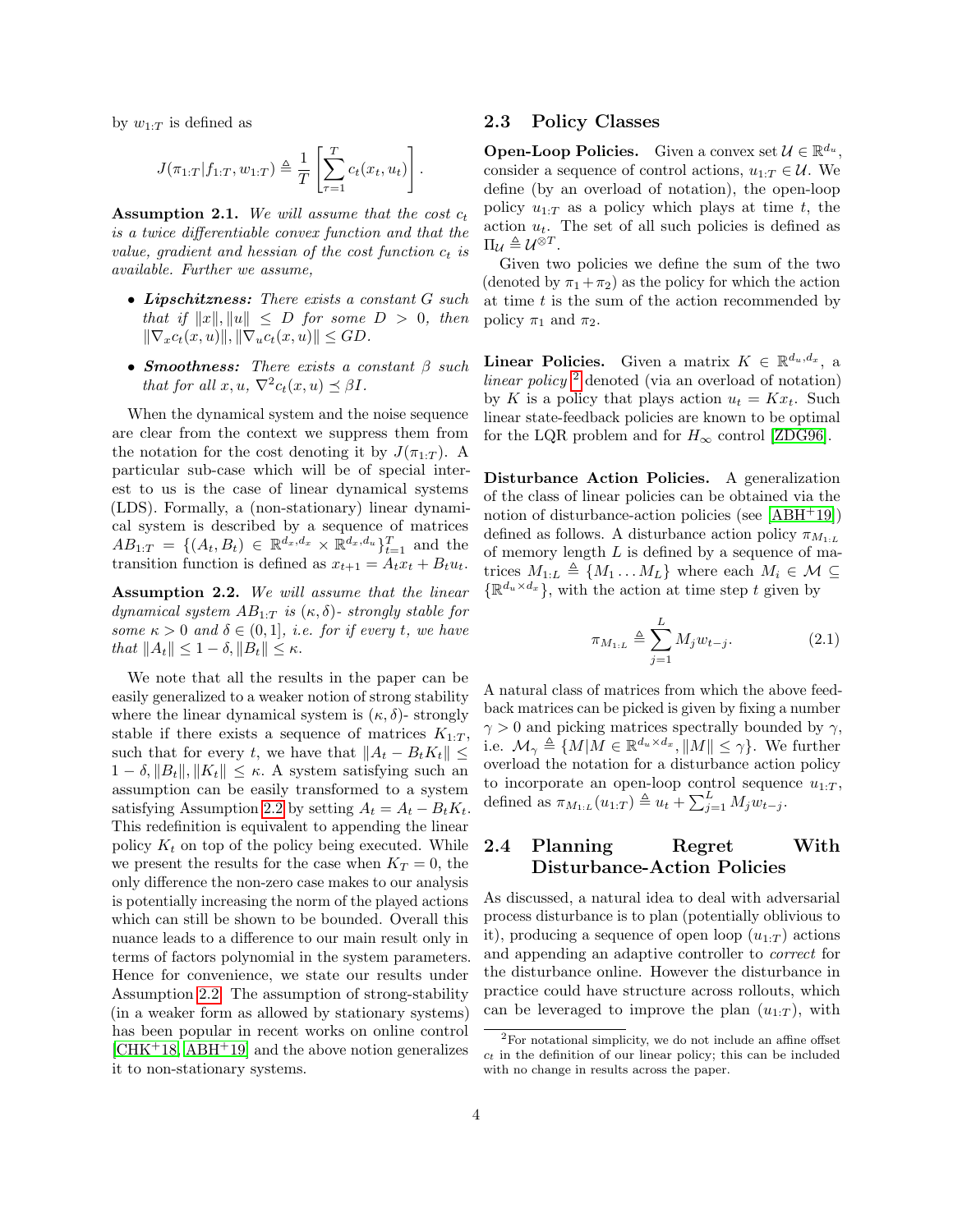the knowledge that we have access to an adaptive controller. To capture this, we define the notion of an online planning game and the associated notion of planning regret below.

<span id="page-4-4"></span>Definition 2.3 (Online Planning). It is defined as an N round/rollout game between a player and an adversary, with each round defined as follows:

- At every round i the player given the knowledge of a new dynamical system  $f_{1:T}^i = \{f_1^i \dots f_T^i\},\$ proposes a policy  $\pi_{1:T}^i = {\pi_1^i \dots \pi_T^i}.$
- The adversary then proposes a noise sequence  $w_{1:T}^i$  and a cost sequence  $c_{1:T}^i$ .
- A rollout of policy  $\pi^i_{1:T}$  is performed on the system  $f_{1:T}^i$  with disturbances  $w_{1:T}^i$  and the cost suffered by the player  $J_i(\pi_{1:T}^i) \triangleq J(\pi_{1:T}^i|f_{1:T}^i,w_{1:T}^i)$ .

The task of the controller is to minimize the cost suffered. We measure the performance of the controller via the following objective, defined as Planning-Regret, which measures the performance against the metric of producing the best-in-hindsight open-loop plan, having been guaranteed the optimal adaptive control policy for every single rollout. The notion of adaptive control policy we use is the disturbanceaction policy class defined in [\(2.1\)](#page-3-2). In the Appendix (Section [B\)](#page-12-1), we discuss the expressiveness of the disturbance-actions policies. In particular, they generalize linear policies for stationary systems and lend convexity. Formally, planning regret is defined as follows:



# <span id="page-4-0"></span>3 Main Algorithm and Result

In this section we propose the algorithm **iGPC** (Iterative Gradient Perturbation Controller; Algorithm [1\)](#page-4-2) to minimize Planning Regret. The algorithm at every iteration given an open-loop policy  $u_{1:T}$  performs a rollout overlaying an online DAC adaptive controller GPC (Algorithm [2\)](#page-5-0). Further the base policy  $u_1 \tau$ is updated by performing gradient descent (or any other local policy improvement) on  $u$  fixing the offsets suggested by GPC. [3](#page-4-3) We show the following guarantee on average planning regret for Algorithm [1](#page-4-2) for linear dynamical systems.

<span id="page-4-5"></span>**Theorem 3.1.** Let  $\mathcal{U} \subseteq \mathbb{R}^{d_u}$  be a bounded convex set with diameter U. Consider the online planning game (Definition [2.3\)](#page-4-4) with linear dynamical systems  ${AB_{1:T}^i}_{i=1}$  satisfying Assumption [2.2](#page-3-0) and cost functions  ${c_{1:T}}_{i=1}^N$  satisfying Assumption [2.1.](#page-3-3) Then we have that Algorithm [1](#page-4-2) (when executed with appropriate parameters), for any sequence of disturbances  ${w_{1:T}^i}_{i=1}^N$  with each  $||w_t^i|| \leq W$  and any  $\gamma \geq 0$ , produces a sequence of actions with planning regret bounded as

$$
\frac{1}{N} \left( \sum_{i=1}^{N} J_i(\pi_{1:T}^i) - \min_{u_{1:T} \in \mathcal{U}} \left( \sum_{i=1}^{N} \min_{M_{1:L} \in \mathcal{M}_{\gamma}} J_i(\pi_{M_{1:L}}(u_{1:T})) \right) \right) \n\leq \tilde{O} \left( \frac{1}{\sqrt{T}} + \frac{1}{\sqrt{N}} \right).
$$

where  $\mathcal{M}_{\gamma} = \{M | M \in \mathbb{R}^{d_u, d_x}, ||M|| \leq \gamma\}.$ 

The  $\tilde{O}$  notation above subsumes factors polynomial in system parameters  $\kappa$ ,  $\gamma$ ,  $\delta^{-1}$ , U, W, G and log(T). A restatement of the theorem with all the details is present in the Appendix (Section [C\)](#page-13-0).

<span id="page-4-2"></span>Algorithm 1 iGPC Algorithm

- **Require:** [Online]  $f_{1:T}^{1:N}$  : Dynamical Systems,  $w_{1:T}^{1:N}$  : Disturbances,  $c_{1:T}^{1:N}$
- **Parameters:** Set :  $\mathcal{U}, \eta_{\text{out}}$  : Learning Rate
- 1: Initialize  $u_{1:T}^1 \in \mathcal{U}$  arbitrarily.
- 2: for  $i = 1...N$  do
- 3: Receive a dynamical system  $f_{1:T}^i$ .
- 4: **Rollout**  $u_{1:T}^i$  with GPC  $\triangleright$  (Alg. [2\)](#page-5-0),

$$
\{x_{1:T}^i, a_{1:T}^i, w_{1:T}^i, o_{1:T}^i\} = \text{GPCRollout}(f_{1:T}^i, u_{1:T}^i).
$$

5: Update: Compute the update to the policy,

$$
\nabla_i = \nabla_{u_{1:T}} J(u_{1:T}^i + o_{1:T}^i | f_{1:T}^i, w_{1:T}^i)
$$
  

$$
u_{1:T}^{i+1} = \text{Proj}_{\mathcal{U}} (u_{1:T}^i - \eta_{\text{out}} \nabla_i).
$$

6: end for

# <span id="page-4-1"></span>4 Algorithm and Analysis

In this section we provide an overview of the derivation of the algorithm and the proof for Theorem [3.1.](#page-4-5) The formal proof is deferred to Appendix (Section [C\)](#page-13-0).

<span id="page-4-3"></span><sup>3</sup> In Appendix Section [D,](#page-22-0) we provide a more general version of the algorithm defined for any base policy class.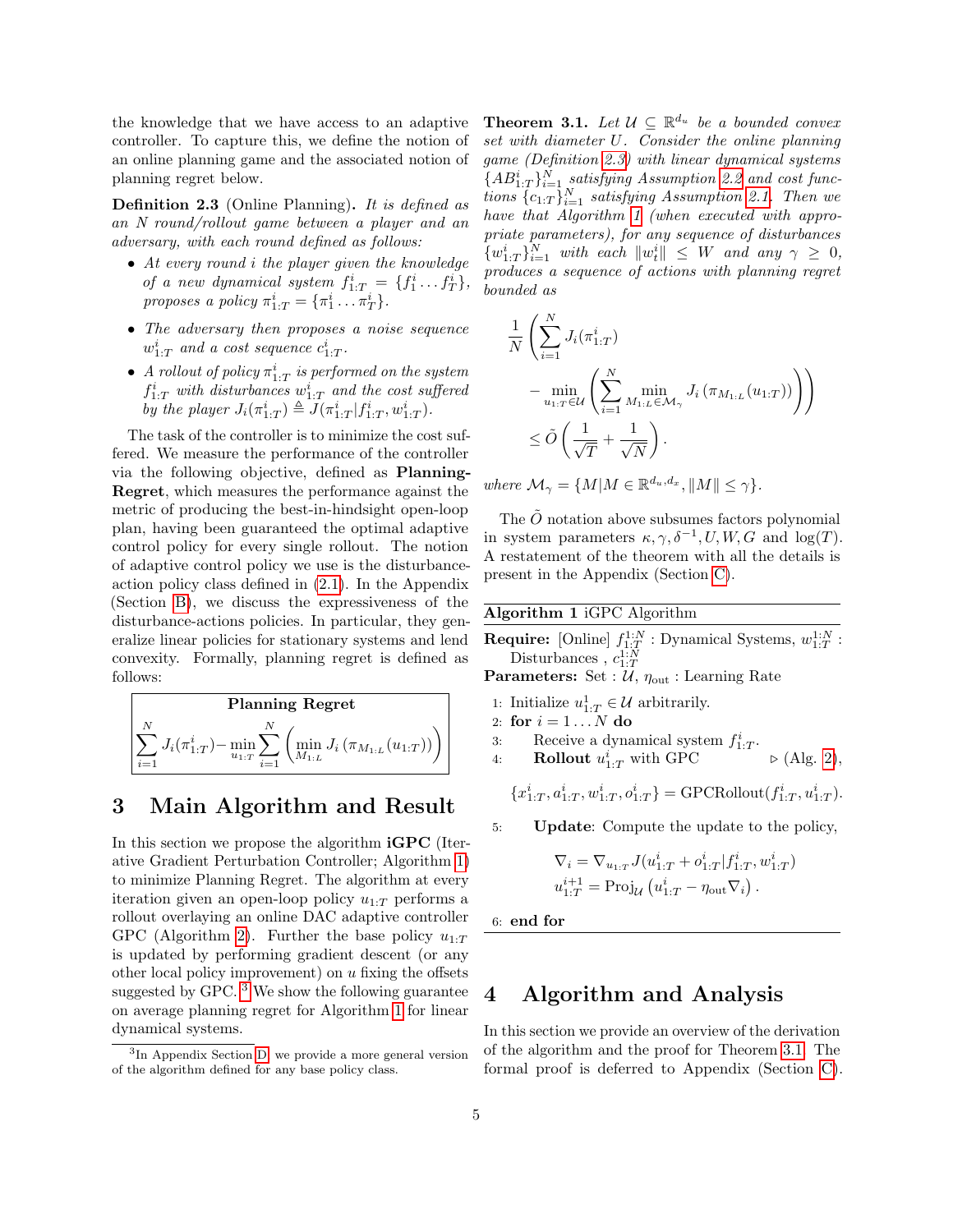#### <span id="page-5-0"></span>Algorithm 2 GPCRollout

- **Require:**  $f_{1:T}$  : dynamical system,  $u_{1:T}$  : input policy, [Online]  $w_{1:T}$ : disturbances,  $c_{1:T}$ : costs.
- **Parameters:** L : Window,  $\eta_{\text{in}}$  : Learning rate,  $\gamma$  : Feedback bound, S : Lookback
- 1: Initialize  $M_{1,1:L} = \{M_{1,j}\}_{j=1}^{L} \in \mathcal{M}_{\gamma}$ .
- 2: Set  $w_i = 0$  for all  $i \leq 0$ .
- 3: for  $t = 1 \dots T$  do
- 4: Compute Offset:  $o_t = \sum_{r=1}^{L} M_{t,r} \cdot w_{t-r}$ .
- 5: Play action:  $a_t = u_t + o_t$ .
- 6: Suffer Cost:  $c_t(x_t, a_t)$
- 7: Observe state:  $x_{t+1}$ .
- 8: Compute perturbation:

$$
w_t = x_{t+1} - f_t(x_t, a_t).
$$

9: Do a gradient step on the GPCLoss [\(4.1\)](#page-6-1)

 $M_{t+1,1:L} = \text{Proj}_{\mathcal{M}_{\gamma}} (M_{t,1:L} - \eta_{\text{in}} \nabla \text{GPCLoss}(arg)),$ 

where *arg* captures policy  $M_{t,1:L}$ , open-loop plan  $u_{t-S+1:t}$ , disturbances  $w_{t-S-L+1:t-1}$ , transition  $f_{t-S+1,t-1}$ , cost  $c_t$  in Equation [4.1](#page-6-1) and gradient is taken with respect to the M parameter.

10: end for

11: return  $x_{1:T}, a_{1:T}, w_{1:T}, o_{1:T}$ .

We introduce an online learning setting that is the main building block of our algorithm. The setting applies more generally to control/planning and our formulation of planning regret in linear dynamical systems is a specification of this setting.

#### 4.1 Nested OCO and Planning Regret

Setting: Consider an online convex optimization(OCO) problem [\[Haz16\]](#page-10-18), where the iterations have a nested structure, divided into inner and outer iterations. Fix two convex sets  $\mathcal{K}_1$  and  $\mathcal{K}_2$ . After every one out of N outer iterations, the player chooses a point  $x_i \in \mathcal{K}_1$ . After that there is a sequence of T inner iterations, where the player chooses  $y_t^i \in \mathcal{K}_2$  at every iteration. After this choice, the adversary chooses a convex cost function  $f_t^i \in \mathcal{F} \subseteq \mathcal{K}_1 \times \mathcal{K}_2 \to \mathbb{R}$ , and the player suffers a cost of  $f_t^i(x_i, y_t^i)$ . The goal of the player is to minimize Planning Regret:

| <b>Planning Regret</b>                                                             |             |  |  |  |  |
|------------------------------------------------------------------------------------|-------------|--|--|--|--|
| $x_i$ $u^i$ .<br>$*_{\in \mathcal{K}_2}$<br>$x^* \in \mathcal{K}_1$<br>$i=1$ $t=1$ | $r^{\star}$ |  |  |  |  |

To state a general result, we assume access to two online learners denoted by  $A_1, A_2$ , that are guaranteed to provide sub-linear regret bounds over linear cost functions on the sets  $\mathcal{K}_1, \mathcal{K}_2$  respectively in the standard OCO model. We denote the corresponding regrets achieved by  $R_N(\mathcal{A}_1), R_T(\mathcal{A}_2)$ . A canonical algorithm for online linear optimization (OLO) is online gradient descent [\[Zin03\]](#page-11-3), which is what we use in the sequel. The theory presented here applies more generally. [4](#page-5-1) Algorithm [3](#page-5-2) lays out a general algorithm for the Nested-OCO setup.

<span id="page-5-2"></span>

|  |  | Algorithm 3 Nested-OCO Algorithm |  |  |
|--|--|----------------------------------|--|--|
|--|--|----------------------------------|--|--|

**Require:** Algorithms  $A_1, A_2$ . 1: Initialize  $x_1 \in \mathcal{K}_1$  arbitrarily.

- 2: for  $i = 1...N$  do
- 3: Initialize  $y_0^i \in \mathcal{K}_2$  arbitrarily.
- 4: for  $t = 1 \dots T$  do

5: Define loss function over  $\mathcal{K}_2$  as

$$
h_t^i(y) \triangleq \nabla_y f_t^i(x_i, y_t^i) \cdot y.
$$

6: Update  $y_{t+1} \leftarrow \mathcal{A}_2(h_0^i \dots h_t^i)$ .

- 7: end for
- 8: Define loss function over  $\mathcal{K}_1$  as

$$
g_i(x) \triangleq \sum_{t=1}^T \nabla_x f_t^i(x_i, y_t^i) \cdot x.
$$

9: Update  $x_{s+1} \leftarrow A_1(g_1, ..., g_i)$ . 10: end for

<span id="page-5-3"></span>Theorem 4.1. Algorithm [3](#page-5-2) with sub-algorithms  $\mathcal{A}_1, \mathcal{A}_2$  with regrets  $R_N(\mathcal{A}_1), R_T(\mathcal{A}_2)$  ensures the following regret guarantee on the average planning regret,

$$
\frac{\text{PlanningRegret}}{N} \leq \frac{R_N(\mathcal{A}_1)}{N} + \frac{R_T(\mathcal{A}_2)}{T}.
$$

When using Online Gradient Descent as the base algorithm, the average regret scales as  $O\left(\frac{1}{\sqrt{2}}\right)$  $\frac{1}{\overline{N}}+\frac{1}{\sqrt{2}}$  $\frac{1}{\overline{T}}\bigg).$ 

*Proof of Theorem [4.1.](#page-5-3)* Let  $x^* \in \mathcal{K}_1$  be any point and

<span id="page-5-1"></span><sup>4</sup>Regret for OLO depends on function bounds, which correspond to gradient bounds here. For clarity we omit this dependence from the notation for regret.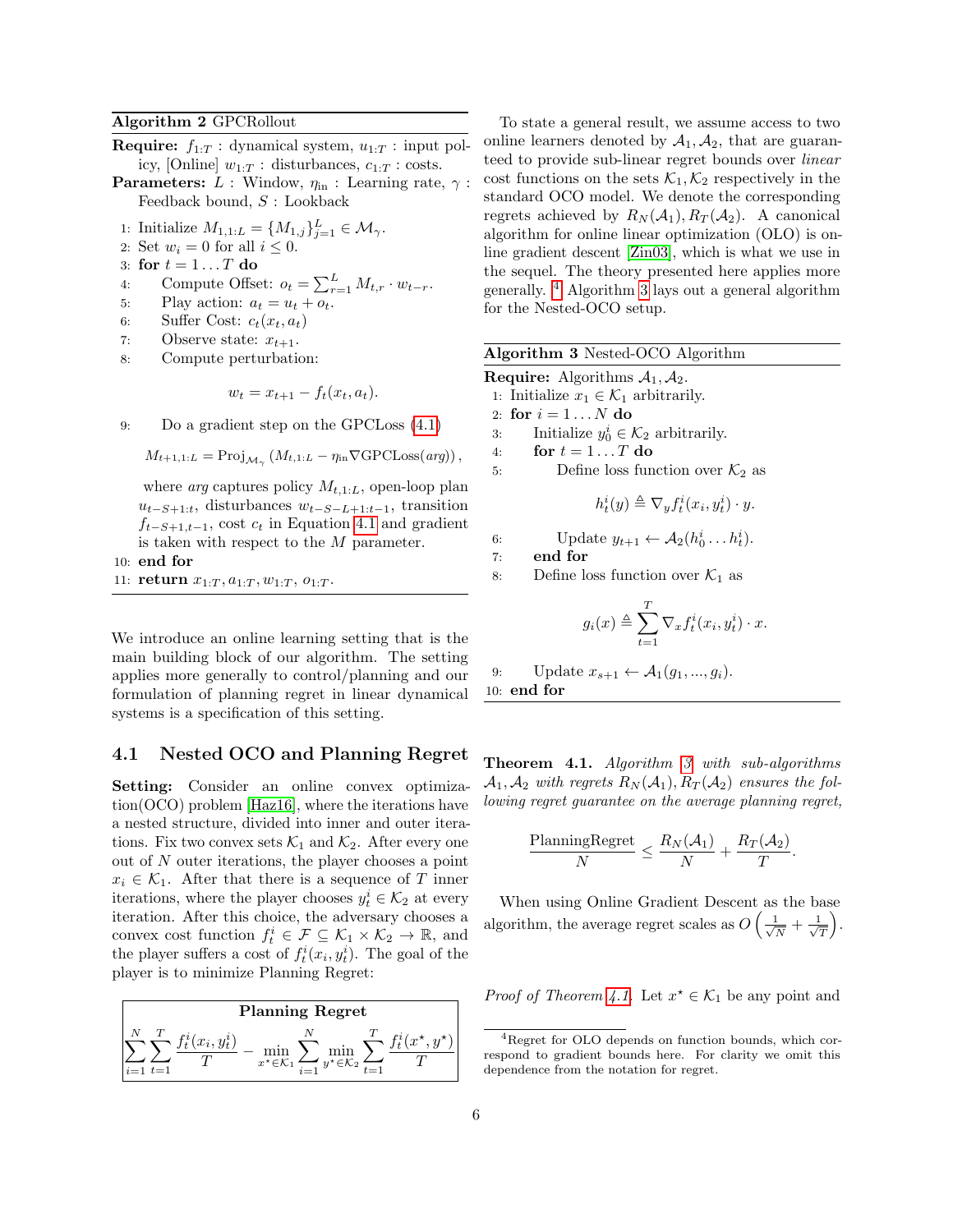let  $y_{1:T}^{\star} \in \mathcal{K}_2$  be any sequence. We have

$$
\frac{\sum_{i=1}^{N} \sum_{t=1}^{T} f_t^i(x_i, y_t^i) - f_t^i(x^*, y_i^*)}{TN}
$$
\n
$$
\leq \frac{\sum_{i=1}^{N} \sum_{t=1}^{T} \nabla_x f_t^i(x_i - x^*)}{TN}
$$
\n
$$
+ \frac{\sum_{i=1}^{N} \sum_{t=1}^{T} \nabla_y f_t^i(y_t^i - y^*)}{TN}
$$
\n
$$
= \frac{\sum_{i=1}^{N} [g_i(x_i) - g_i(x^*)]}{TN}
$$
\n
$$
+ \frac{\sum_{i=1}^{N} \sum_{t=1}^{T} [h_t^i(y_t) - h_t^i(y_t^*)]}{TN}
$$
\n
$$
\leq \frac{R_N(\mathcal{A}_1)}{N} + \frac{R_T(\mathcal{A}_2)}{T},
$$

where the first inequality follows by convexity and the last inequality follows by the regret guarantees and noting that the functions  $g_i$  are naturally scaled up by a factor of T.  $\Box$ 

### 4.2 Proof Sketch for Theorem [3.1](#page-4-5)

The main idea behind the proof is to reduce to the setting of Theorem [4.1.](#page-5-3) In the reduction the  $x$  variable corresponds to the open loop controls  $u_{1:T} \in \mathcal{U}$ and the variables  $y_t^i$  correspond to the closed-loop disturbance-action policy  $M_{t,1:L}^i \in \mathcal{M}_{\gamma}$ . The algorithms  $A_1$  and  $A_2$  are instantiated as Online Gradient Descent with appropriately chosen learning rates.

We begin the reduction by using the observation in [\[ABH](#page-9-0)<sup>+</sup>19] that costs are convex with respect to the variables  $u, M$ , for *linear dynamical systems* with convex costs. With convexity, prima-facie the reduction seems immediate, however this is impeded by the counterfactual notion of policy regret which implies that cost at any time is dependent on previous actions. This nuance in the reduction from Theorem [4.1](#page-5-3) is only applicable to the closed loop policies  $M$ , the open loop part  $u_{1:T}$ ) on the other hand, follows according to the reduction and hence direct OGD is applied (Line 6, Algorithm [1\)](#page-4-2).

To resolve the issue of the counterfactual dependence, we use the techniques introduced in the OCO with memory framework proposed by [\[AHM15\]](#page-9-12) and recently employed in the work of  $[ABH^+19]$  $[ABH^+19]$ . We leverage the underlying stability of the dynamical system to ensure that cost at time  $t$  depends only on a bounded number of previous rounds, say S. We then define a proxy loss denoted by GPCLoss, corresponding to the cost incurred by a stationary closed-loop policy executing for the previous  $S$  time steps. Formally, given a dynamical system  $f_{1:S}$ , perturbations  $w_{1:S}$ , a cost function c, a non-stationary open-loop policy  $u_{1:S}$ , GPCLoss is a function of closed-loop transfer  $M_{1:L}$ defined as follows. Consider the following iterations with  $y_1 = 0$ ,

$$
a_j \triangleq u_j + \sum_{r=1}^{L} M_r w_{j-r},
$$
  
\n
$$
y_j \triangleq f_{j-1}(y_{j-1}, a_{j-1}) + w_{j-1} \quad \forall j \in [1, S],
$$
  
\n
$$
GPCLoss(M_{1:L}, u_{1:S}, w_{-L+1:S-1}, f_{1:S-1}, c) \triangleq c(y_S, a_S).
$$
\n(4.1)

<span id="page-6-1"></span>The algorithm updates by performing a gradient descent step on this loss, i.e.  $M_{t+1,1:L}^i = M_{t,1:L}^i$  - $\eta \nabla_M$ GPCLoss(·). The proof proceeds by showing that the actual cost and its gradient is closely tracked by their proxy GPC Loss counterparts with the difference proportional to the learning rate (Appendix Lemma [C.4\)](#page-16-0). Choosing the learning rate appropriately then completes the proof.

### <span id="page-6-0"></span>5 Experiments

We demonstrate the efficacy of the proposed approach on two sets of experiments: the theory-aligned one performs basic checks on linear dynamical systems; the subsequent set demonstrates the benefit on highly nonlinear systems distilled from practical applications. In the following we provide a detailed description of the setup and the results are presented in Figure [1.](#page-8-0)

### 5.1 Experimental Setup

We briefly review the methods that we compare to: The ILQG agent obtains a closed loop policy via the Iterative Linear Quadratic Gaussian algorithm [\[TL05\]](#page-10-12), proposed originally to handle Gaussian noise while planning on non-linear systems, on the simulator dynamics, and then executes the policy thus obtained. This approach does not learn from multiple rollouts and, if the dynamics are fixed, provides a constant (across rollouts) baseline.

The Iterative Learning Control (ILC) agent [\[AQN06\]](#page-9-8) learns from past trajectories to refine its actions on the next real-world rollout. We provide precise details in the Appendix (Section [E\)](#page-23-0). Finally, the IGPC agent adapts Algorithm [1](#page-4-2) by replacing the policy update step (Line 5) with a LQR step on locally linearized dynamics.

In all our experiments, the metric we compare is the number of real-world rollouts required to achieve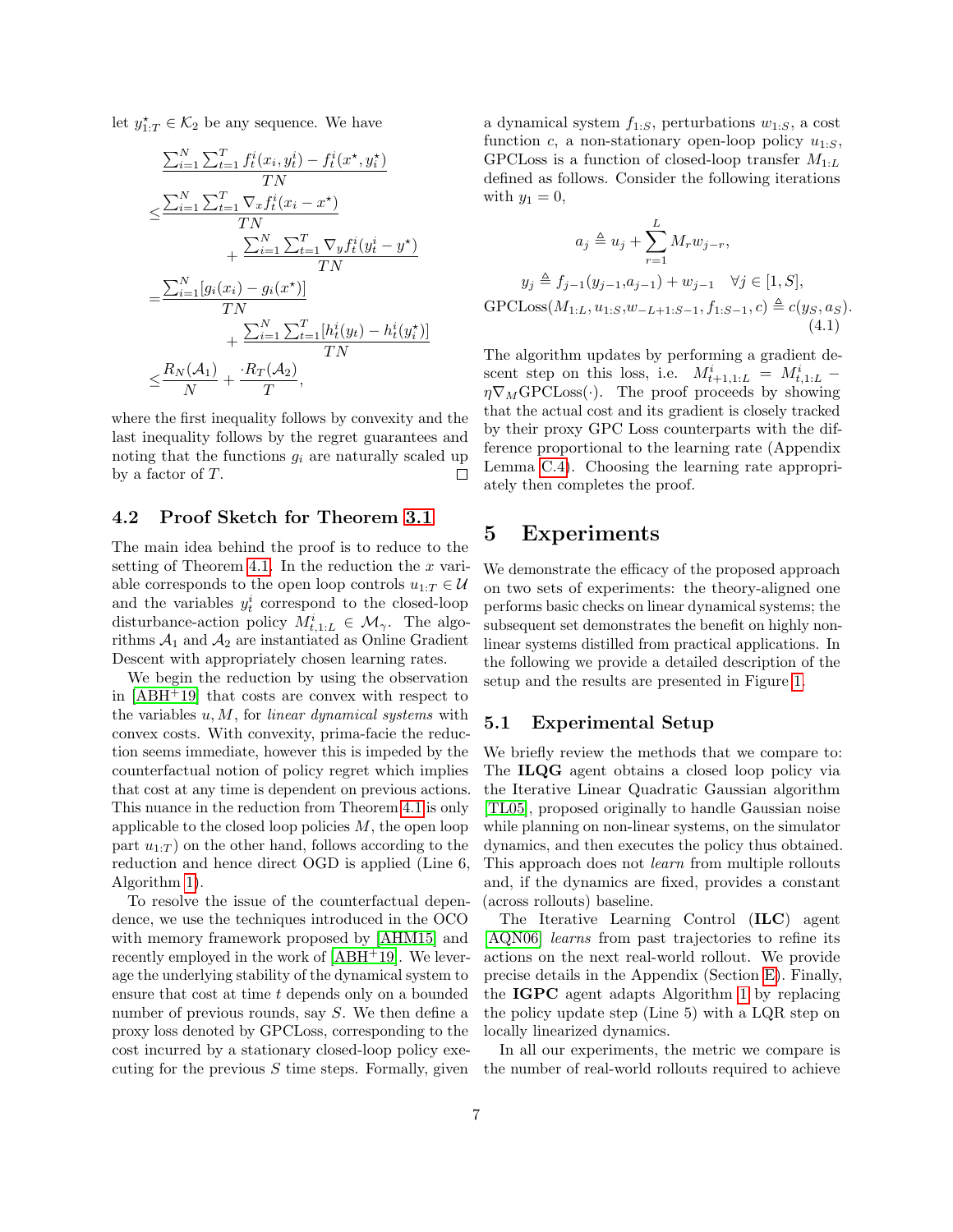a certain loss value on the real dynamics. For further details on the setups and hyperparameter tuning please see Appendix (Section [E\)](#page-23-0).

### 5.2 Linear Control

This section considers a discrete-time Double Integrator (detailed below), a basic kinematics model well studied in control theory. This linear system (described below) is subject to a variety of perturbations that vary either within or across episodes,

$$
A = \begin{bmatrix} 1 & 1 \\ 0 & 1 \end{bmatrix} \quad B = \begin{bmatrix} 0 \\ 1 \end{bmatrix}.
$$

We pick three instructive perturbation models: First, as a sanity check, we consider constant offsets. While both ILC and IGPC adapt to this change, IGPC is quicker in doing so as evident by the cost on the first rollout itself. In the second, we treat constant offsets that gradually increase in magnitude from zero with rollouts/episodes. While gradual interepisodic changes are well suited to ILC, IGPC still offers consistently better performance. The final scenario considers time-varying sinusoidal perturbations subject to rollout-varying phase shifts. In contrast to the former setups, such conditions make intra-episodic learning crucial for good performance. Indeed, IGPC outperforms alternatives here by a margin, reflecting the benefit of rollout-adaptive feedback policy in the regret bound.

### 5.3 Non-linear Control with Approximate Models

Here, we consider the task of controlling non-linear systems whose real-world characteristics are only partially known. In the cases presented below, the proposed algorithm IGPC either converges to the optimal cost with fewer rollouts (for Quadrotor), or, even disregarding speed of convergence, offers a better terminal solution quality (for Reacher). These effects are generally more pronounced in situations where the model mismatch is severe.

Concretely, consider the following setup: the agent is scored on the cost incurred on a handful of sequentially executed real-world rollouts on a dynamical system  $g(x, u)$ ; all the while, the agent has access to an inaccurate simulator  $f(x, u) \neq g(x, u)$ . In particular, while limited to simply observing its trajectories in the real world  $g$ , the agent is permitted to compute the function value and Jacobian of the simulator  $f(x, y)$  along arbitrary state-action pairs. The disturbances here are thus the difference between q and f along the state-action pairs visited along any given real world rollout. Here, we also consider a statistically-omnipotent infeasible agent ILQR (oracle) that executes the Iterative Linear Quadratic Regulator algorithm [\[LT04\]](#page-10-11) directly via Jacobians of the real world dynamics  $q$  (a cheat), indicating a lower bound on the best possible cost.

Quadrotor with Wind The simulator models an underactuated planar quadrotor (6 dimensional state, 2 dimensional control) attempting to fly to  $(1, 1)$  from the origin. The real-world dynamics differ from the simulator in the presence of a dispersive force field  $(x\hat{\mathbf{i}} + y\hat{\mathbf{j}})$ , to accomodate wind. The cost is measured as the distance sqaured from the origin along with a quadratic penalty on the actions.

Reacher with Impulse The simulator dynamics model a 2-DOF arm (6 dimensional state, 2 dimensional control) attempting to place its end-effector at a pre-specified goal. The true dynamics g differs from the simulator in the application of periodic impulses to the center of mass of the arm links. The cost involves a quadratic penalty on the controls and the distance of the end effector from the goal.

In both scenarios, JAX-based [\[BFH](#page-9-13)<sup>+</sup>18] differentiable implementations of the underlying dynamics were adapted from [\[GHS](#page-9-14)<sup>+</sup>21].

### 6 Conclusion

In this work, we cast the task of disturbance-resilient planning into a regret minimization framework. We outline a gradient-based algorithm that refines an open loop plan in conjunction with a near instanceoptimal closed loop policy. We provide a theoretical justification for the approach by proving a vanishing average regret bound. We also demonstrate our approach on simulated examples and observe empirical gains compared to the popular iterative learning control (ILC) approach.

There are several exciting directions for future work. On the theoretical front, one interesting direction is to establish lower bounds on regret for the setting we consider here. This may provide an indication of how sub-optimal (in terms of regret) the approach we present here is and potentially guide the way towards improved algorithms. On the algorithmic front, extending our approach to handle partially observable settings would be of significant practical interest (e.g.,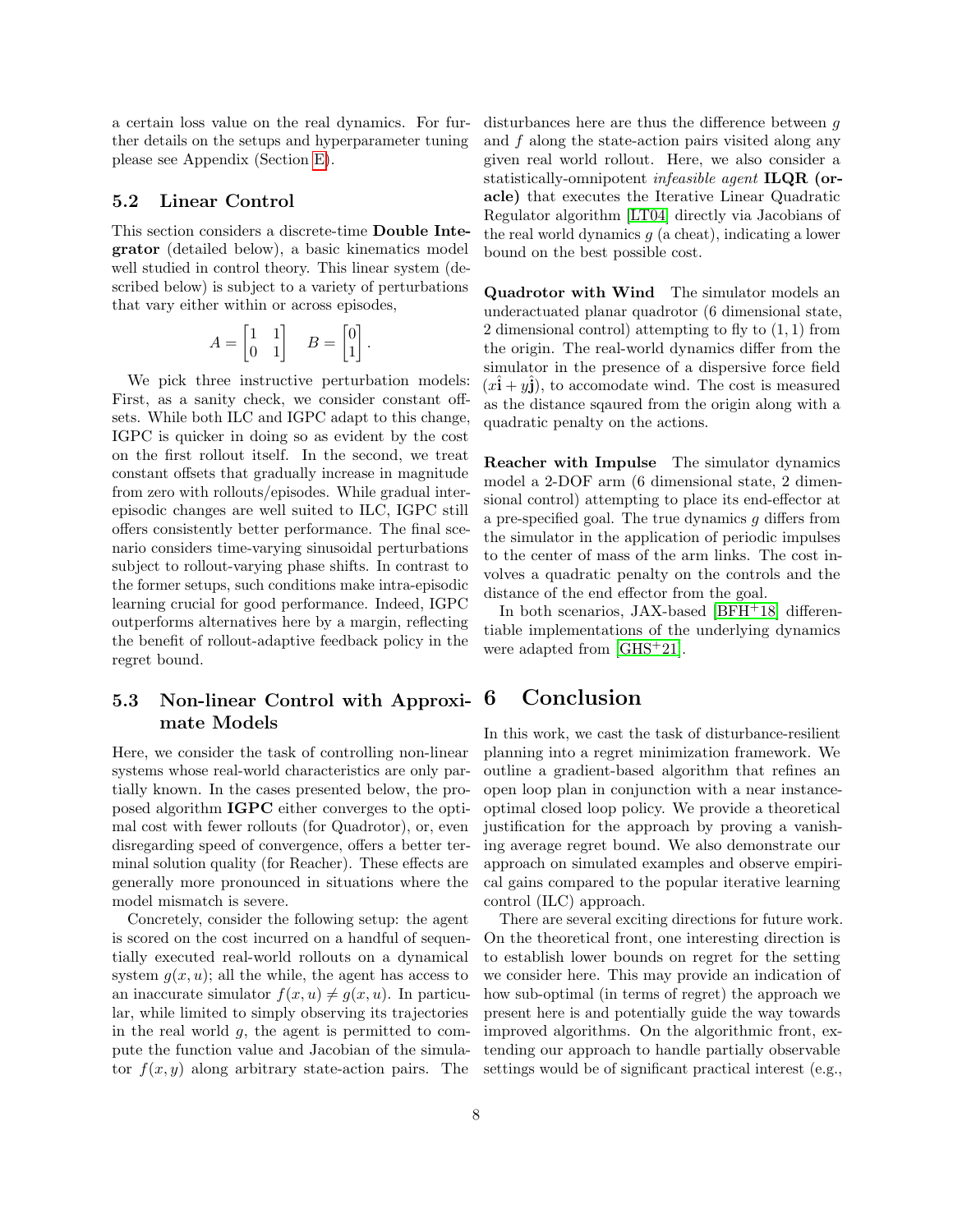<span id="page-8-0"></span>

Figure 1: On top is a linear system, Double Integrator, setup subject to: (L) constant offset, (M) offset that increments with rollout count, (R) phase-shifted sinusoidal perturbations. The middle section displays results on the quadrotor environment for varying magnitudes of wind. Bottom figure captures performance on the reacher environment with varying magnitudes of periodic impulses. **ILQR** (oracle) is an infeasible agent with access to Jacobians on the real world.

settings where there is a mismatch in the sensor model in addition to the dynamics model). Finally, a particular exciting direction is to experimentally explore the benefits in terms of sim-to-real transfer conferred by our approach.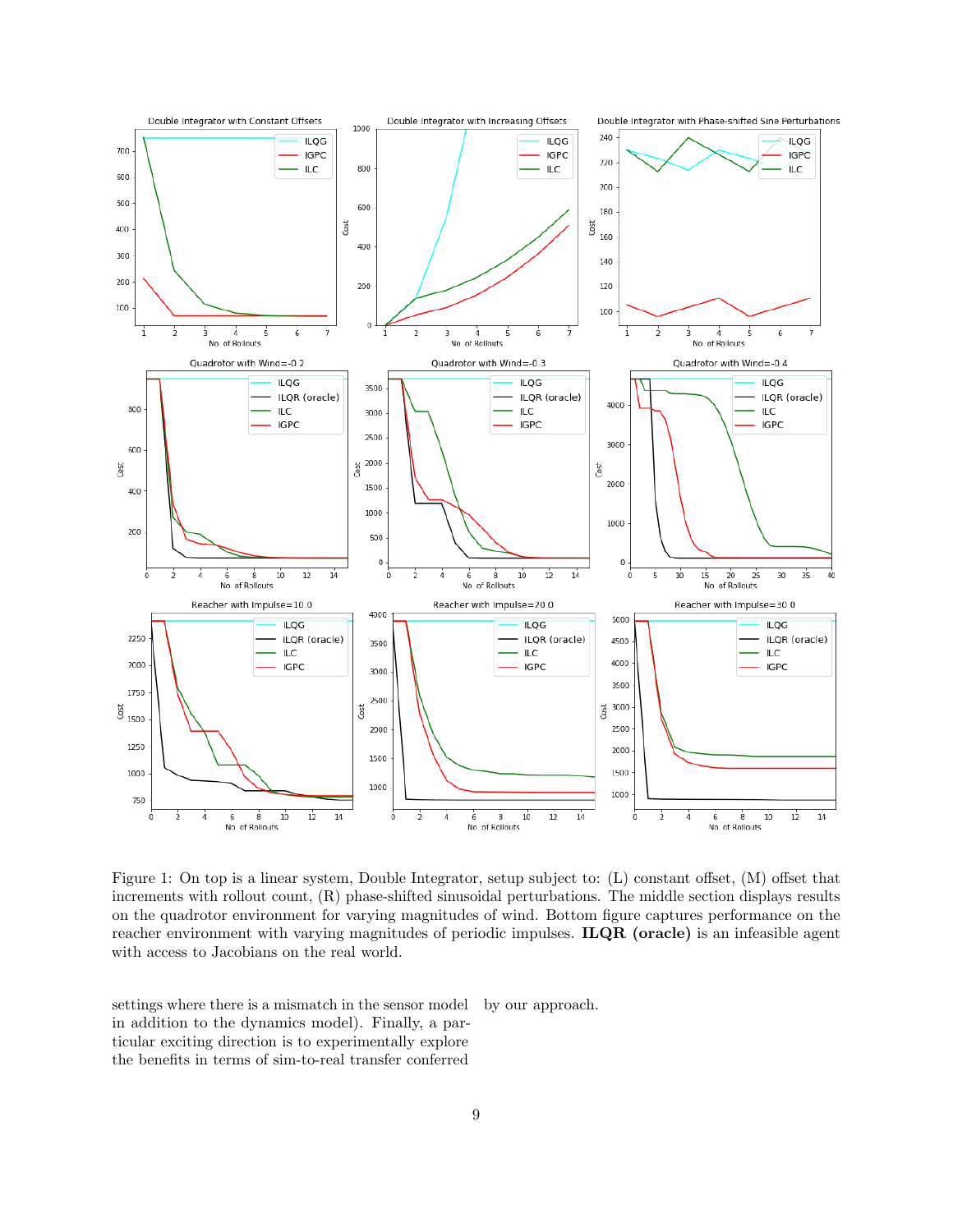# References

- <span id="page-9-0"></span>[ABH+19] Naman Agarwal, Brian Bullins, Elad Hazan, Sham Kakade, and Karan Singh. Online control with adversarial disturbances. In Proceedings of the 36th International Conference on Machine Learning, pages 111–119, 2019.
- <span id="page-9-1"></span>[ACM07] Hyo-Sung Ahn, YangQuan Chen, and Kevin L Moore. Iterative learning control: Brief survey and categorization. IEEE Transactions on Systems, Man, and Cybernetics, Part C (Applications and Reviews), 37(6):1099–1121, 2007.
- <span id="page-9-12"></span>[AHM15] Oren Anava, Elad Hazan, and Shie Mannor. Online learning for adversaries with memory: price of past mistakes. In Advances in Neural Information Processing Systems, pages 784–792, 2015.
- <span id="page-9-6"></span>[AHS19] Naman Agarwal, Elad Hazan, and Karan Singh. Logarithmic regret for online control.  $arXiv$ preprint arXiv:1909.05062, 2019.
- <span id="page-9-8"></span>[AQN06] Pieter Abbeel, Morgan Quigley, and Andrew Y Ng. Using inaccurate models in reinforcement learning. In Proceedings of the 23rd international conference on Machine learning, pages 1–8. ACM, 2006.
- <span id="page-9-3"></span>[AYS11] Yasin Abbasi-Yadkori and Csaba Szepesvári. Regret bounds for the adaptive control of linear quadratic systems. In Proceedings of the  $24th$  Annual Conference on Learning Theory, pages 1–26, 2011.
- <span id="page-9-2"></span>[Ber05] Dimitri Bertsekas. Dynamic programming and optimal control, volume 1. Athena scientific Belmont, MA, 2005.
- <span id="page-9-13"></span>[BFH+18] James Bradbury, Roy Frostig, Peter Hawkins, Matthew James Johnson, Chris Leary, Dougal Maclaurin, George Necula, Adam Paszke, Jake VanderPlas, Skye Wanderman-Milne, and Qiao Zhang. JAX: composable transformations of Python+NumPy programs, 2018.
- <span id="page-9-11"></span>[BKT19] Maria-Florina Balcan, Mikhail Khodak, and Ameet Talwalkar. Provable guarantees for gradientbased meta-learning. In International Conference on Machine Learning, pages 424–433. PMLR, 2019.
- <span id="page-9-7"></span>[BM99] Alberto Bemporad and Manfred Morari. Robust model predictive control: A survey. In Robustness in identification and control, pages 207–226. Springer, 1999.
- <span id="page-9-5"></span>[CHK+18] Alon Cohen, Avinatan Hasidim, Tomer Koren, Nevena Lazic, Yishay Mansour, and Kunal Talwar. Online linear quadratic control. In International Conference on Machine Learning, pages 1028–1037, 2018.
- <span id="page-9-9"></span><span id="page-9-4"></span>[DMM<sup>+</sup>18] Sarah Dean, Horia Mania, Nikolai Matni, Benjamin Recht, and Stephen Tu. Regret bounds for robust adaptive control of the linear quadratic regulator. In Advances in Neural Information Processing Systems, pages 4188–4197, 2018.
	- [dR96] Dick de Roover. Synthesis of a robust iterative learning controller using an h/sub/spl infin//approach. In Proceedings of 35th IEEE Conference on Decision and Control, volume 3, pages 3044–3049. IEEE, 1996.
	- [FAL17] Chelsea Finn, Pieter Abbeel, and Sergey Levine. Model-agnostic meta-learning for fast adaptation of deep networks. arXiv preprint arXiv:1703.03400, 2017.
- <span id="page-9-14"></span><span id="page-9-10"></span>[GHS<sup>+</sup>21] Paula Gradu, John Hallman, Daniel Suo, Alex Yu, Naman Agarwal, Udaya Ghai, Karan Singh, Cyril Zhang, Anirudha Majumdar, and Elad Hazan. Deluca–a differentiable control library: Environments, methods, and benchmarking. arXiv preprint arXiv:2102.09968, 2021.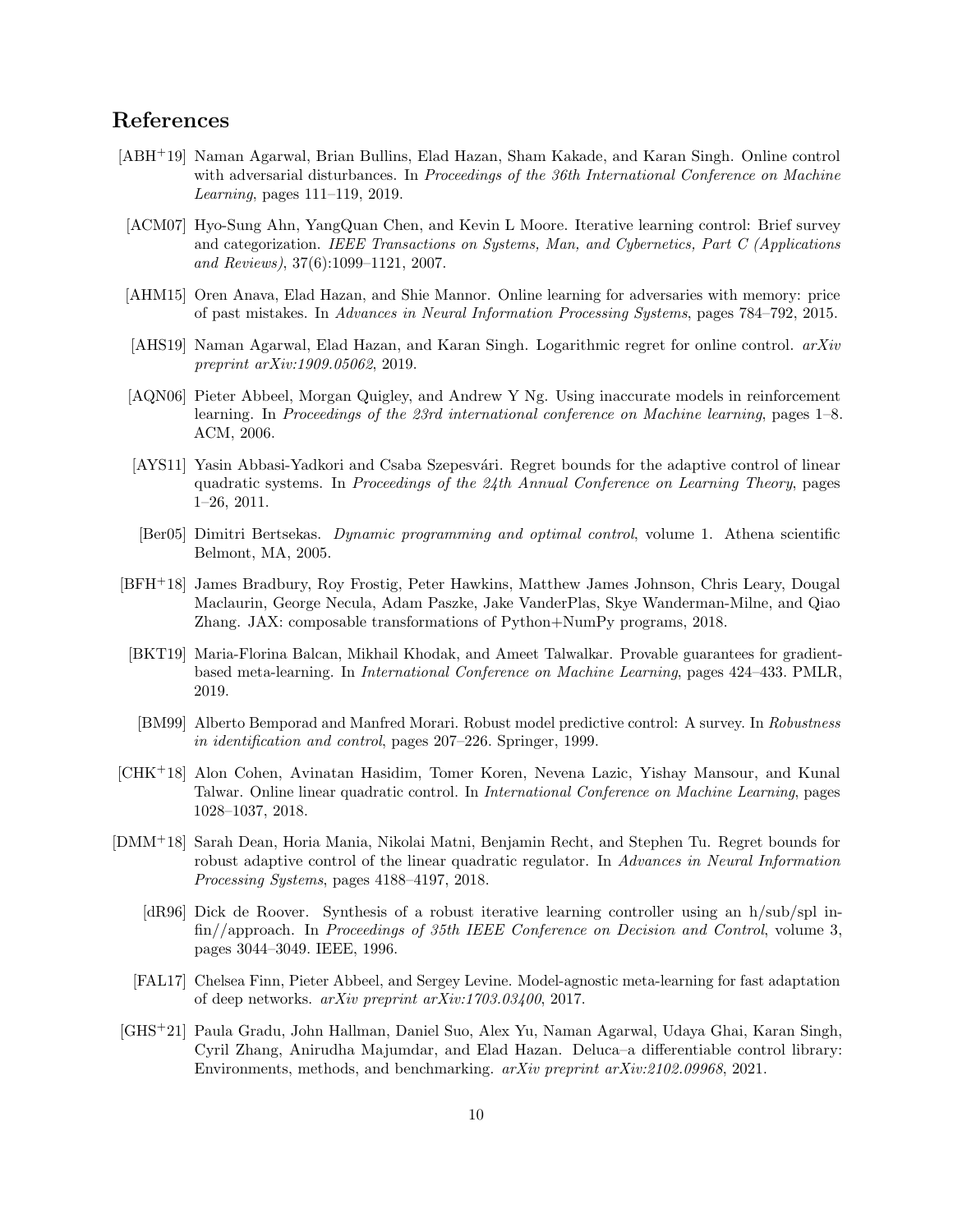- <span id="page-10-18"></span>[Haz16] Elad Hazan. Introduction to online convex optimization. Foundations and Trends in Optimization, 2(3-4):157–325, 2016.
- <span id="page-10-4"></span>[HKS20] Elad Hazan, Sham Kakade, and Karan Singh. The nonstochastic control problem. In Aryeh Kontorovich and Gergely Neu, editors, Proceedings of the 31st International Conference on Algorithmic Learning Theory, volume 117 of Proceedings of Machine Learning Research, pages 408–421, San Diego, California, USA, 08 Feb–11 Feb 2020. PMLR.
- <span id="page-10-15"></span>[HWMZ20] Lukas Hewing, Kim P Wabersich, Marcel Menner, and Melanie N Zeilinger. Learning-based model predictive control: Toward safe learning in control. Annual Review of Control, Robotics, and Autonomous Systems, 3:269–296, 2020.
- <span id="page-10-17"></span><span id="page-10-14"></span><span id="page-10-11"></span><span id="page-10-10"></span>[LCRM04] Wilbur Langson, Ioannis Chryssochoos, SV Raković, and David Q Mayne. Robust model predictive control using tubes. Automatica, 40(1):125–133, 2004.
	- [LT04] Weiwei Li and Emanuel Todorov. Iterative linear quadratic regulator design for nonlinear biological movement systems. In ICINCO (1), pages 222–229, 2004.
	- [May14] David Q Mayne. Model predictive control: Recent developments and future promise. Automatica, 50(12):2967–2986, 2014.
	- [Moo12] Kevin L Moore. *Iterative learning control for deterministic systems*. Springer Science & Business Media, 2012.
	- [MSR05] David Q Mayne, María M Seron, and SV Raković. Robust model predictive control of constrained linear systems with bounded disturbances. Automatica,  $41(2):219-224$ , 2005.
	- [MTR19] Horia Mania, Stephen Tu, and Benjamin Recht. Certainty equivalent control of lqr is efficient. arXiv preprint arXiv:1902.07826, 2019.
	- [OH05] David H Owens and Jari Hätönen. Iterative learning control—an optimization paradigm. Annual reviews in control, 29(1):57–70, 2005.
- <span id="page-10-16"></span><span id="page-10-13"></span><span id="page-10-12"></span><span id="page-10-9"></span><span id="page-10-8"></span><span id="page-10-7"></span><span id="page-10-6"></span><span id="page-10-5"></span><span id="page-10-3"></span><span id="page-10-2"></span><span id="page-10-1"></span><span id="page-10-0"></span>[PBGM62] Lev S Pontryagin, VG Boltyanskii, RV Gamkrelidze, and EF Mishchenko. The mathematical theory of optimal processes, translated by kn trirogoff. New York, 1962.
	- [RB17] Ugo Rosolia and Francesco Borrelli. Learning model predictive control for iterative tasks. a data-driven control framework. IEEE Transactions on Automatic Control, 63(7):1883–1896, 2017.
	- [Ros15] I Michael Ross. A primer on Pontryagin's principle in optimal control. Collegiate publishers, 2015.
	- [SB18] Richard S Sutton and Andrew G Barto. Reinforcement learning: An introduction. MIT press, 2018.
	- [Sim20] Max Simchowitz. Making non-stochastic control (almost) as easy as stochastic. arXiv preprint arXiv:2006.05910, 2020.
	- [SSH20] Max Simchowitz, Karan Singh, and Elad Hazan. Improper learning for non-stochastic control, 2020.
	- [Ste94] Robert F Stengel. Optimal control and estimation. Courier Corporation, 1994.
	- [Ted20] Russ Tedrake. Underactuated Robotics: Algorithms for Walking, Running, Swimming, Flying, and Manipulation (Course Notes for MIT 6.832). 2020.
	- [TL05] Emanuel Todorov and Weiwei Li. A generalized iterative lqg method for locally-optimal feedback control of constrained nonlinear stochastic systems. In Proceedings of the 2005, American Control Conference, 2005., pages 300–306. IEEE, 2005.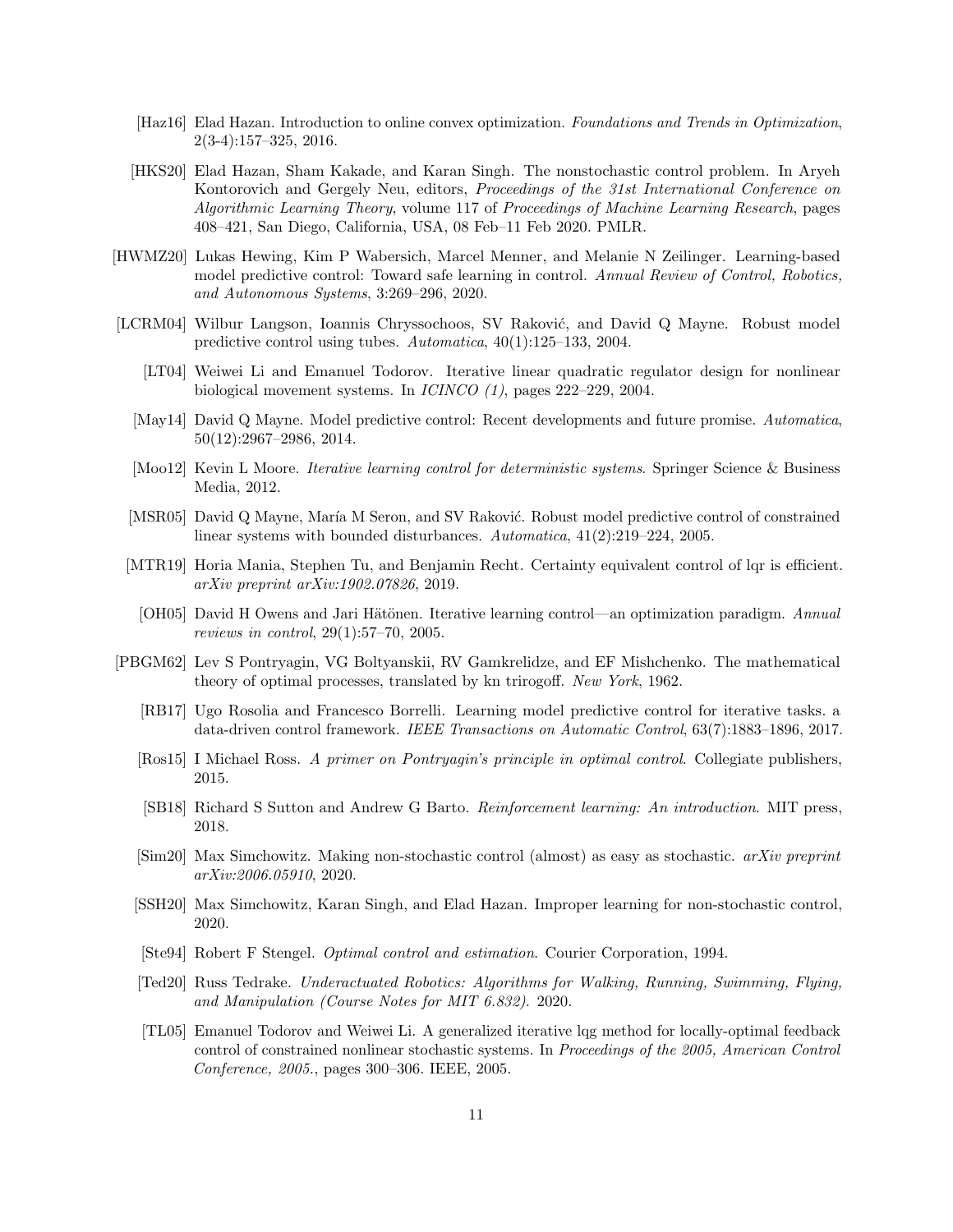- <span id="page-11-3"></span><span id="page-11-2"></span><span id="page-11-1"></span><span id="page-11-0"></span>[WCSB19] Nolan Wagener, Ching-An Cheng, Jacob Sacks, and Byron Boots. An online learning approach to model predictive control. arXiv preprint arXiv:1902.08967, 2019.
	- [ZD98] Kemin Zhou and John Comstock Doyle. Essentials of robust control, volume 104. Prentice hall Upper Saddle River, NJ, 1998.
	- [ZDG96] Kemin Zhou, John C. Doyle, and Keith Glover. Robust and Optimal Control. Prentice-Hall, Inc., USA, 1996.
	- [Zin03] Martin Zinkevich. Online convex programming and generalized infinitesimal gradient ascent. In Proceedings of the 20th International Conference on Machine Learning (ICML-03), pages 928–936, 2003.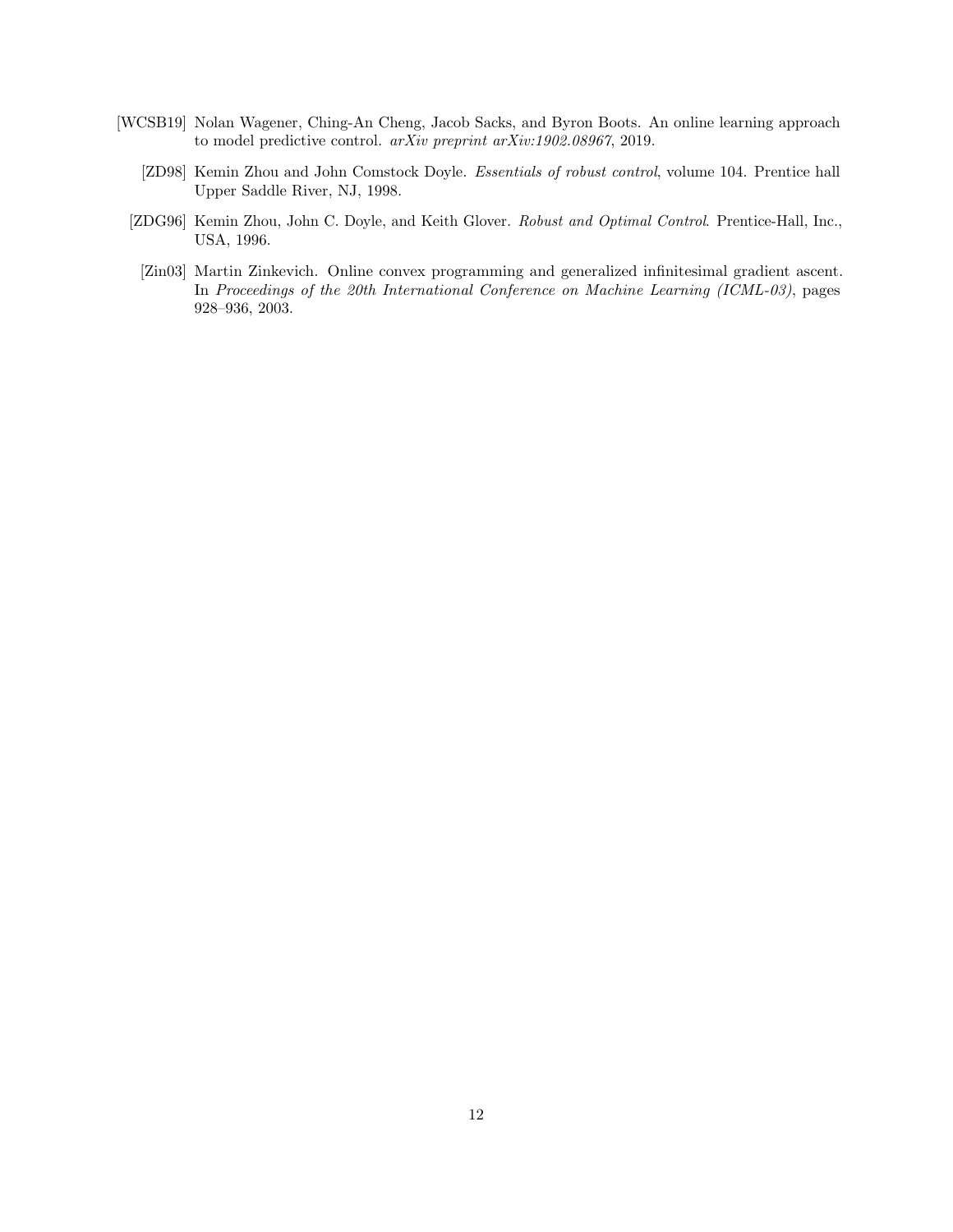### <span id="page-12-0"></span>A Relationship with Meta-Learning

In this section, we detail how the nested-OCO formulation proposed in the paper can be used to derive upto a small constant factor, the gradient based meta-learning results presented in [\[BKT19\]](#page-9-11) by reducing their setting to the nested-OCO setting and applying Algorithm [3.](#page-5-2) The reduction requires setting the  $x, y$  space, i.e.  $\mathcal{K}_1, \mathcal{K}_2$  to be  $\Theta \subseteq \mathcal{R}^d$  and a ball in  $\mathcal{R}^d$  of diameter  $D^*$  (according to the notation in [\[BKT19\]](#page-9-11)). Further, we set the function  $f_t^i(x, y) \triangleq l_{t,i}(x + y)$ . The reduction recovers the same guarantee as the result in [\[BKT19\]](#page-9-11) upto a factor of 2.

We note that [\[BKT19\]](#page-9-11) provide an algorithm that works without the knowledge of  $D^*$ , but such an extension is standard in OCO literature and can be handled similarly to [\[BKT19\]](#page-9-11). Further we acknowledge that for the particular problem considered in [\[BKT19\]](#page-9-11), the constant factor is important as a straightforward algorithm also achieves the same rate if constant factors are ignored, a fact highlighted in the original paper. On the other hand, our formulation allows for a stronger comparator even in the [\[BKT19\]](#page-9-11) setup.

We would like to highlight that our nested-OCO setup allowing for different  $x, y$  spaces is more general than the setup typically considered in initialization-based meta-learning. Owing to this generality, the algorithm we provide naturally performs a gradient step on the true function value for the outer loop as opposed to a distance based function as in [\[BKT19\]](#page-9-11). Further exploring the effectiveness of our algorithm for meta-learning is left as interesting future work.

# <span id="page-12-1"></span>B Comparison of Policy Classes

In this section we make a comparison of various policy classes introduced in the paper.

Linear state-action policies. In classical optimal control with full observation, the cost function is typically assumed to be quadratic in the state and control, i.e.

$$
c_t(x, u) = x^\top Q x + u^\top R u.
$$

Under this assumption and infinite horizon time-invariant  $(A_i, B_i = A_j, B_j)$  linear dynamical system (LDS), and assuming independent Gaussian disturbances at every time step, the optimal solution can be computed using the Bellman optimality equations (see e.g. [\[Ted20\]](#page-10-7)). This gives rise to the Discrete time Algebraic Riccati Equation (DARE), whose solution is a linear policy commonly denoted by

$$
u_t = Kx_t.
$$

The finite-horizon solution is also computable and results in a non-stationary linear policy, where the linear policies converge exponentially fast to the first solution of the Riccati equation. It is thus reasonable to consider the class of all linear policies as a reasonable comparator class. Denote the class of all linear policies as

$$
\Pi_L = \{ K \in \mathbb{R}^{d_x \times d_u} \}.
$$

State of the art: linear dynamical control policies. A generalization of static state-action control policies is that of linear dynamical controllers (LDC). LDC are particularly useful for partially observed LDS and maintain their own internal dynamical system according to the observations in order to recover the hidden state of the system. A formal definition is below.

**Definition B.1** (Linear Dynamic Controllers). A linear dynamic controller  $\pi$  is a linear dynamical system  $(A_\pi, B_\pi, C_\pi, D_\pi)$  with internal state  $s_t \in \mathbb{R}^{d_\pi}$ , input  $x_t \in \mathbb{R}^{d_x}$  and output  $u_t \in \mathbb{R}^{d_u}$  that satisfies

$$
s_{t+1} = A_{\pi} s_t + B_{\pi} x_t, \ \ u_t = C_{\pi} s_t + D_{\pi} x_t.
$$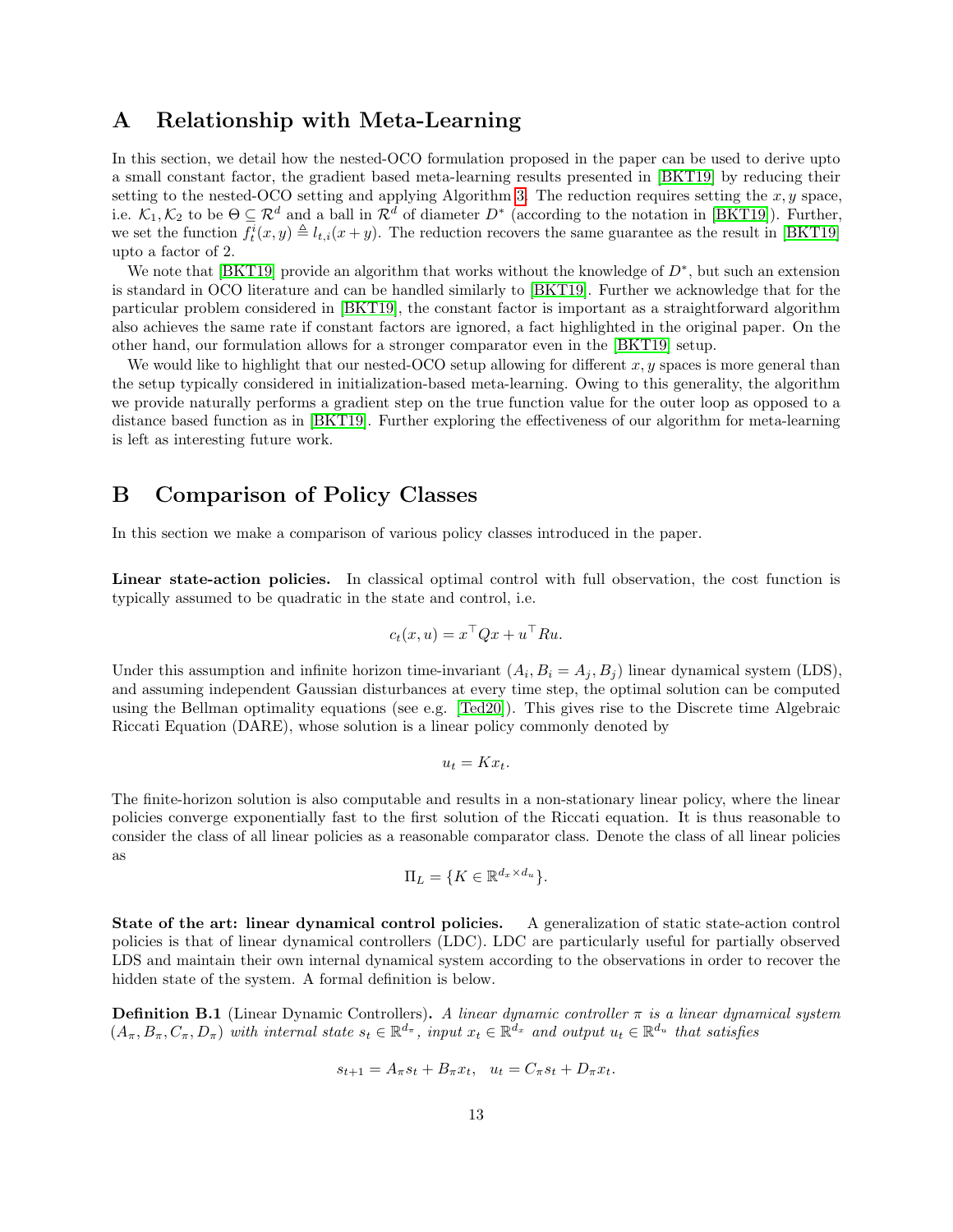LDC are state-of-the-art in terms of performance and prevalence in control applications involving LDS, both in the full and partial observation settings. They are known to be theoretically optimal for partially observed LDS with quadratic cost functions and normally distributed noise, but are more widely used. Denote the class of all LDC as

$$
\Pi_{LDC} = \{ A \in \mathbb{R}^{d_s \times d_s}, B \in \mathbb{R}^{d_s \times d_x}, C \in \mathbb{R}^{d_u \times d_s}, D \in \mathbb{R}^{d_u \times d_x} \}.
$$

Disturbance-Action Controllers (DAC) As we have defined earlier, we consider an even more general class of policies, i.e. that of disturbance-action control. For linear time invariant systems, this policy class is more general than that of LDC and linear controllers, in the sense that for every LDS there exists a DAC which outputs exactly the same controls on the same system and sequence of noises. With a finite and fixed H, an approximate version of this statement is true. The precise approximation statement and formal proof can be found in  $[ABH^+19]$  $[ABH^+19]$ . A similar statement can be made for LDC as well.

However we note that all of the above statements hold only in linear time invariant case. In the time varying case, these generalizations are not necessarily true, however note that we are using disturbance action feedback control only as an adaptive control policy to correct against noise, and it is added upon an open-loop plan.

## <span id="page-13-0"></span>C Main Theorem and Proof

We provide the following restatement of Theorem [3.1](#page-4-5) with details regarding the parameters and the dependence on the system parameters. To state the results concisely, we assume that all the appropriate assumed constants, i.e.  $\kappa, \gamma, G, \beta, U, W$  are greater than 1. This is done to upper bound the sum of two constants by twice their product. All the results hold by replacing any of these constants by the max of the constant and 1.

**Theorem C.1.** Let  $\mathcal{U} \subseteq \mathbb{R}^{d_u}$  be a bounded convex set with diameter U. Consider the online planning  $game (Definition 2.3) \ with \ linear \ dynamical \ systems \ {AB_{1:T}^i\}_{i=1}^N \ satisfying \ Assumption \ 2.2 \ and \ cost \ functions$  $game (Definition 2.3) \ with \ linear \ dynamical \ systems \ {AB_{1:T}^i\}_{i=1}^N \ satisfying \ Assumption \ 2.2 \ and \ cost \ functions$  $game (Definition 2.3) \ with \ linear \ dynamical \ systems \ {AB_{1:T}^i\}_{i=1}^N \ satisfying \ Assumption \ 2.2 \ and \ cost \ functions$  $game (Definition 2.3) \ with \ linear \ dynamical \ systems \ {AB_{1:T}^i\}_{i=1}^N \ satisfying \ Assumption \ 2.2 \ and \ cost \ functions$  $game (Definition 2.3) \ with \ linear \ dynamical \ systems \ {AB_{1:T}^i\}_{i=1}^N \ satisfying \ Assumption \ 2.2 \ and \ cost \ functions$  ${c_{1:T}}_{i=1}^N$  satisfying Assumption [2.1.](#page-3-3) Then we have that Algorithm [1\(](#page-4-2)when executed with appropriate parameters), for any sequence of disturbances  $\{w_{1:T}^i\}_{i=1}^N$  with each  $||w_t^i|| \leq W$  and any  $\gamma \geq 0$ , produces a sequence of actions with planning regret bounded as

$$
\frac{1}{N} \left( \sum_{i=1}^N J_i(\pi_{1:T}^i) - \min_{u_{1:T} \in \mathcal{U}} \left( \sum_{i=1}^N \min_{M_{1:L} \in \mathcal{M}_{\gamma}} J_i(\pi_{M_{1:L}}(u_{1:T})) \right) \right) \leq \left( \frac{c_{\text{in}} \log^2(T)}{\sqrt{T}} + \frac{c_{\text{out}}}{\sqrt{N}} \right).
$$

where  $\mathcal{M}_{\gamma} = \{M | M \in \mathbb{R}^{d_u, d_x}, \|M\| \leq \gamma\}$  and  $c_{\text{in}}$ ,  $c_{\text{out}}$  are constants depending on system parameters as follows

$$
c_{\text{out}} = \tilde{O}\left(GU(U + \gamma LW)\kappa^2 \delta^{-2}\right)
$$
  

$$
c_{\text{in}} = \tilde{O}\left(\sqrt{\gamma^3 \kappa^4 \delta^{-3} \beta G^2 L^5 W^3 (U + \gamma LW)^2}\right).
$$

Here  $\tilde{O}$  subsumes constant factors and factors poly-logarithimic in the the arguments of  $\tilde{O}$ . To achieve the above bound, Algorithm [1](#page-4-2) is to be executed with parameters, learning rate  $\eta_{\text{out}} = \frac{U}{C_F \delta^{-2} (vU + \kappa^2)}$  $\frac{U}{G\kappa\delta^{-2}(\kappa U+\kappa\gamma LW+W)\sqrt{N}},$ with the inner execution of Algorithm [2](#page-5-0) is performed with parameters  $\eta_{\rm in} = \frac{\gamma^2 L^2}{\sqrt{12\gamma\kappa^4\delta^{-5}\beta G^2L^3W^3(U+\gamma LW)^2}}$  and  $S = \delta^{-1} \log(\eta_{\text{in}}).$ 

### C.1 Requisite Definitions

Before proving the theorem we set up some useful definitions. Fix a linear dynamical system  $AB_{1:T}$  and a disturbance sequence  $w_{1:T}$ . For any sequence  $u_{1:T} \in \mathcal{U}$  and  $M_{1:T,1:L} \in \mathcal{M}_{\gamma}$ , we define T functions  $x_{1:T}(\cdot|AB_{1:T}, w_{1:T}), a_{1:T}(\cdot|AB_{1:T}, w_{1:T})$ , denoting the action played and the state visited at time t upon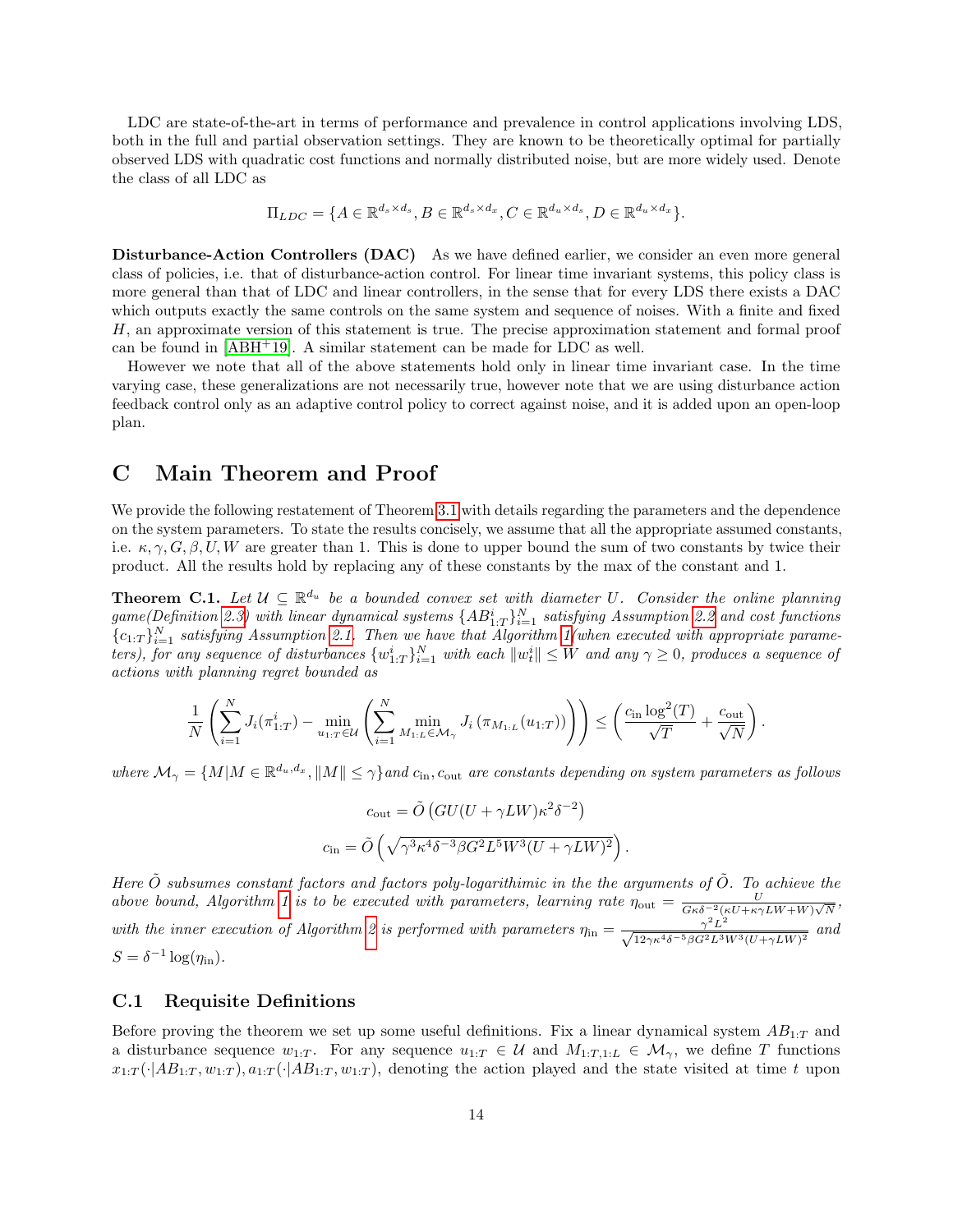<span id="page-14-2"></span>execution of the policies together. Herein we drop  $AB_{1:T}$ ,  $w_{1:T}$  from the notation when clear from the context. Formally, consider the following definitions for all  $t$ ,

<span id="page-14-4"></span>
$$
a_t(u_{1:T}, M_{1:T,1:L}) \triangleq u_t + \sum_{r=1}^{L} M_{t,r} w_{t-r}
$$
\n(C.1)

$$
x_1(u_{1:T}, M_{1:T,1:L}) \triangleq 0 \qquad x_{t+1}(u_{1:T}, M_{1:T,1:L}) \triangleq A_t x_t(u_{1:T}, M_{1:T,1:L}) + B_t a_t + w_t \tag{C.2}
$$

<span id="page-14-3"></span>Given a sequence of cost functions  $c_{1:T}(x, u): \mathbb{R}^{d_x \times d_u} \to \mathbb{R}$ , satisfying Assumption [2.1,](#page-3-3) define via an overload of notation, the cost functions  $c_t$  as a function of  $u_{1:T}$ ,  $M_{1:T,1:L}$  as follows

$$
\forall t \in [1:T], \qquad c_t(u_{1:t}, M_{1:T,1:L}) = c_t(x_t(u_{1:t}, M_{1:T,1:L}), a_t(u_{1:T}, M_{1:T,1:L})) \tag{C.3}
$$

Naturally, according to our definition of the total cost J of the rollout we get that

$$
J(u_{1:T}, M_{1:T,1:L}) = \frac{1}{T} \sum_{t=1}^{T} c_t(u_{1:t}, M_{1:T,1:L})
$$

Next, we expand upon the recursive definition of  $x_t(\cdot, \cdot)$  via the following operators,

<span id="page-14-1"></span>**Definition C.2.** Given a linear dynamical system  $AB_{1:T}$ , define the following transfer matrices

$$
\forall j \in [T], \forall k \in [j+1, T] \quad T_{j \to k} \in \mathbb{R}^{d_x \times d_u} \qquad T_{j \to k} \triangleq \begin{cases} I & \text{if } k = j+1 \\ \left(\prod_{t=j+2}^k A_t\right) & \text{otherwise} \end{cases}
$$

Additionally given a disturbance sequence  $w_{1:T}$ , define the following linear operator over matrix sequences  $M_{1:T,1:L}$ 

<span id="page-14-5"></span>
$$
\forall j \in [T], \forall k \in [j+1, T] \quad \psi_{j \to k}^M : [\mathbb{R}^{d_u \times d_x}]^{T \times L} \to \mathbb{R}^{d_x}
$$

$$
\psi_{j \to k}^M(M_{1:T, 1:L}) = \sum_{t=j}^{k-1} \left( T_{t \to k} B_t \left( \sum_{r=1}^L M_{t,r} w_{k-r} \right) \right)
$$

It can be observed via unrolling the recursion and the definitions above that

$$
x_t(u_{1:T}, M_{1:T,1:L}) = \sum_{j=1}^{t-1} T_{j \to t}(B_j u_j + w_j) + \psi_{1 \to t}^M(M_{1:T,1:L}).
$$
 (C.4)

Since  $x_t$ ,  $a_t$  are linear functions of  $u_{1:T}$ ,  $M_{1:T,1:L}$ , therefore we have that  $c_t(u_{1:T}, M_{1:T,1:L})$  is a convex function of its arguments. The next lemma further shows that the gradient of the total cost with respect to the argument  $u_{1:T}$  is bounded, as stated in the following lemma.

<span id="page-14-0"></span>**Lemma C.3.** Given a linear system  $AB_{1:T}$  satisfying Assumption [2.2,](#page-3-0) a bounded disturbance sequence  $w_{1:T}$ and a cost sequence  $c_t$  satisfying Assumption [2.1,](#page-3-3) then for any  $\gamma \geq 0, \mathcal{U}$ , let  $u_{1:T} \in \mathcal{U}$ ,  $M_{1:T,1:L} \in \mathcal{M}_{\gamma}$  be two sequences, then we have that

$$
\left\|\nabla_{u_j}\left(\sum_{t=1}^T c_t(u_{1:T}, M_{1:T,1:L})\right)\right\| \le 2G\kappa\delta^{-2}(\kappa U + \kappa\gamma LW + W)
$$

We provide the proof of the lemma further in the section. Using the lemma we are now ready to prove Theorem [3.1.](#page-4-5)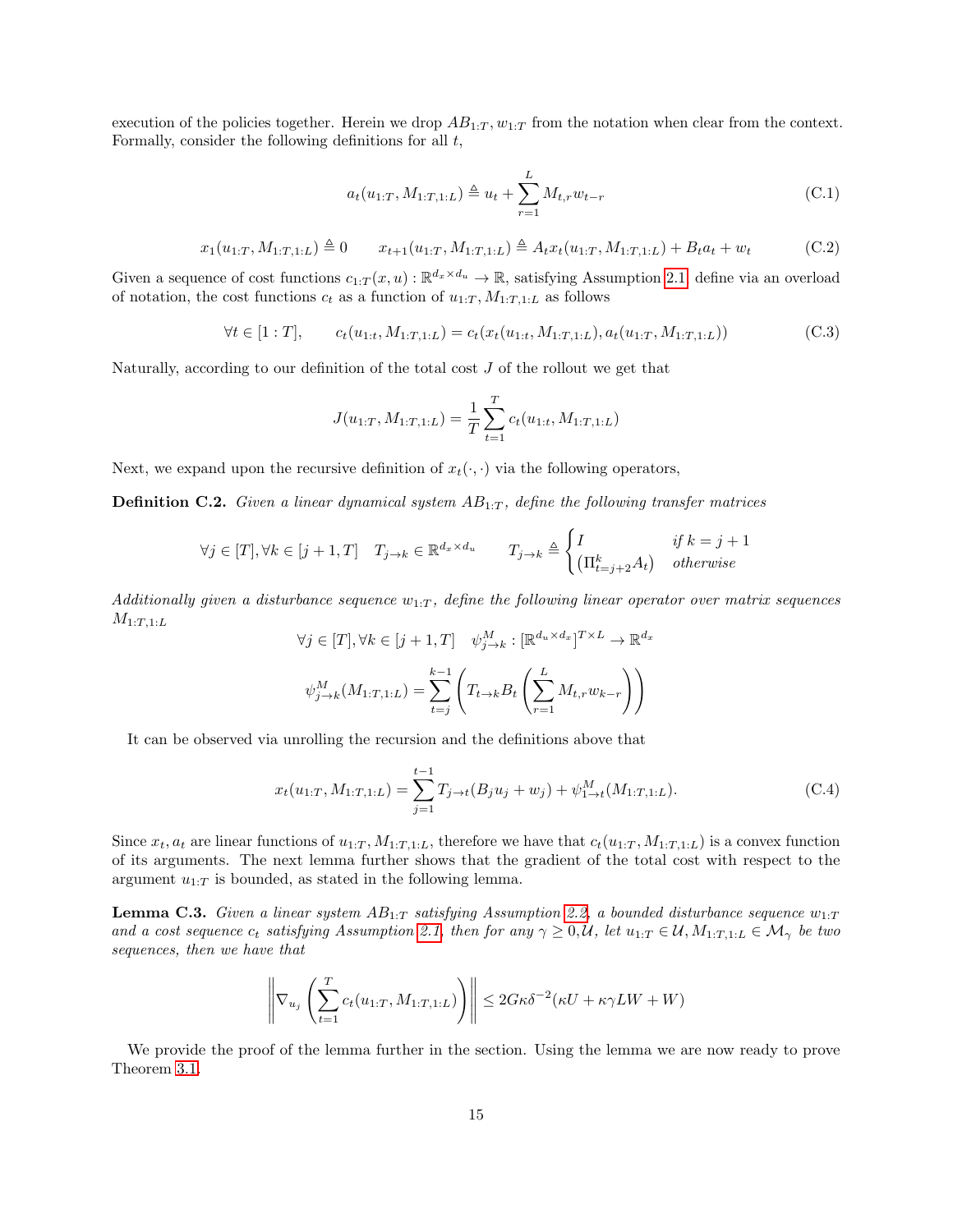*Proof of Theorem [3.1.](#page-4-5)* Lets fix a particular rollout *i*. Let  $AB_{1:T}^i$  be the dynamical system and  $w_{1:T}^i$  be the disturbance supplied. Further  $u_{1:T}^i$  be the open loop control sequence played at round i and  $M_{1:T,1:L}^i$  be the disturbance feedback sequence played by the GPC subroutine. By definition we have that the state achieved

$$
x_t^i = x_t(u_{1:T}^i, M_{1:T,1:L}^i) \qquad a_t^i = a_t(u_{1:T}^i, M_{1:T,1:L}^i)
$$

We have for convenience dropped the system and disturbance from our notation. The total cost at round  $i$ incurred by the algorithm by definition is

$$
J = \sum_{i=1}^{N} \frac{1}{T} \left( \sum_{t=1}^{T} c_t^i(u_{1:T}^i, M_{1:T,1:L}^i) \right)
$$

Fix the sequence of comparators to be  $\mathring{u}_{1:T}$ ,  $\{\mathring{M}^i_{1:L}\}_{i=1}^N$ . The comparator cost by definition then is

$$
\mathring{J} = \sum_{i=1}^{N} \frac{1}{T} \left( \sum_{t=1}^{T} c_t^i(\mathring{u}_{1:T}, \mathcal{T}_T \mathring{M}_{1:L}^i) \right),
$$

where given a sequence  $v_{a:b}$ , we define the tiling operator  $\mathcal{T}_k$ , which creates a nested sequence of outer length k by tiling with copies of the sequence  $v_{a:b}$ , i.e.  $\mathcal{T}_kv_{a:b} = [v_{a:b}, v_{a:b} \dots v_{a:b}]$ . We therefore have the following calculation for the regret which follows from the convexity of the cost function  $c_t$  with respect to  $u, M$  as established before,

$$
\sum_{i=1}^{N} \sum_{t=1}^{T} \left( c_t^i(u_{1:T}^i, M_{1:T,1:L}^i) - c_t^i(\mathring{u}_{1:T}, \mathcal{T}_T \mathring{M}_{1:L}^i) \right)
$$
\n
$$
\leq \sum_{i=1}^{N} \sum_{t=1}^{T} \left( \nabla_u c_t^i(u_{1:T}^i, M_{1:T,1:L}^i)(u_{1:T}^i - \mathring{u}_{1:T}) + \nabla_M c_t^i(u_{1:T}^i, M_{1:T,1:L}^i)(M_{1:T,1:L}^i - \mathring{M}_{1:L}^i) \right)
$$
\n
$$
= \underbrace{\sum_{i=1}^{N} \sum_{t=1}^{T} \left( \nabla_u c_t^i(u_{1:T}^i, M_{1:T,1:L}^i)(u_{1:T}^i - \mathring{u}_{1:T}) \right)}_{\text{Outer Regret}} + \underbrace{\sum_{i=1}^{N} \sum_{t=1}^{T} \left( \nabla_M c_t^i(u_{1:T}^i, M_{1:T,1:L}^i)(M_{1:T,1:L}^i - \mathring{M}_{1:L}^i) \right)}_{\text{Inner Regret}}
$$

We analyze the both the terms above separately. We begin by analyzing the first term.

Outer Regret: Consider the following calculation

$$
\sum_{i=1}^{N} \sum_{t=1}^{T} \left( \nabla_u c_t^i(u_{1:T}^i, M_{1:T,1:L}^i)(u_{1:T}^i - \mathring{u}_{1:T}) \right) = \sum_{j=1}^{T} \sum_{i=1}^{N} \nabla_{u_j} \left( \sum_{t=1}^{T} c_t^i(u_{1:T}^i, M_{1:T,1:L}^i) \right) (u_j^i - \mathring{u}_j).
$$

Note that by definition of the algorithm, we have that for all  $i, j$ 

$$
u_j^{i+1} = \text{Proj}_{\mathcal{U}}(u_j^i - \eta_{\text{out}} g_{ij}^u),
$$

which via the pythagorean inequality implies that

$$
||u_j^{i+1} - u_j||^2 \le ||u_j^i - \eta_{\text{out}} g_{ij}^u - u_j||^2
$$

Combining the above equations we immediately get that

$$
\sum_{i=1}^{N} \sum_{t=1}^{T} \left( \nabla_u c_t^i (u_{1:T}^i, M_{1:T,1:L}^i) (u_{1:T}^i - \mathring{u}_{1:T}) \right) \le \sum_{j=1}^{T} \sum_{i=1}^{N} \frac{1}{2} \left( \eta_{\text{out}} ||g_{ij}^u||^2 + \frac{(u_j^i - \mathring{u}_j)^2 - (u_j^{i+1} - \mathring{u}_j)^2}{\eta_{\text{out}}} \right)
$$
  

$$
\le \sum_{j=1}^{T} \frac{1}{2} \left( \eta_{\text{out}} \left( \sum_{i=1}^{N} ||g_{ji}^u||^2 \right) + \frac{(u_j^1 - \mathring{u}_j)^2}{\eta_{\text{out}}} \right)
$$
  

$$
\le 2U G \kappa \delta^{-2} (\kappa U + \kappa \gamma L W + W) T \sqrt{N}
$$
(C.5)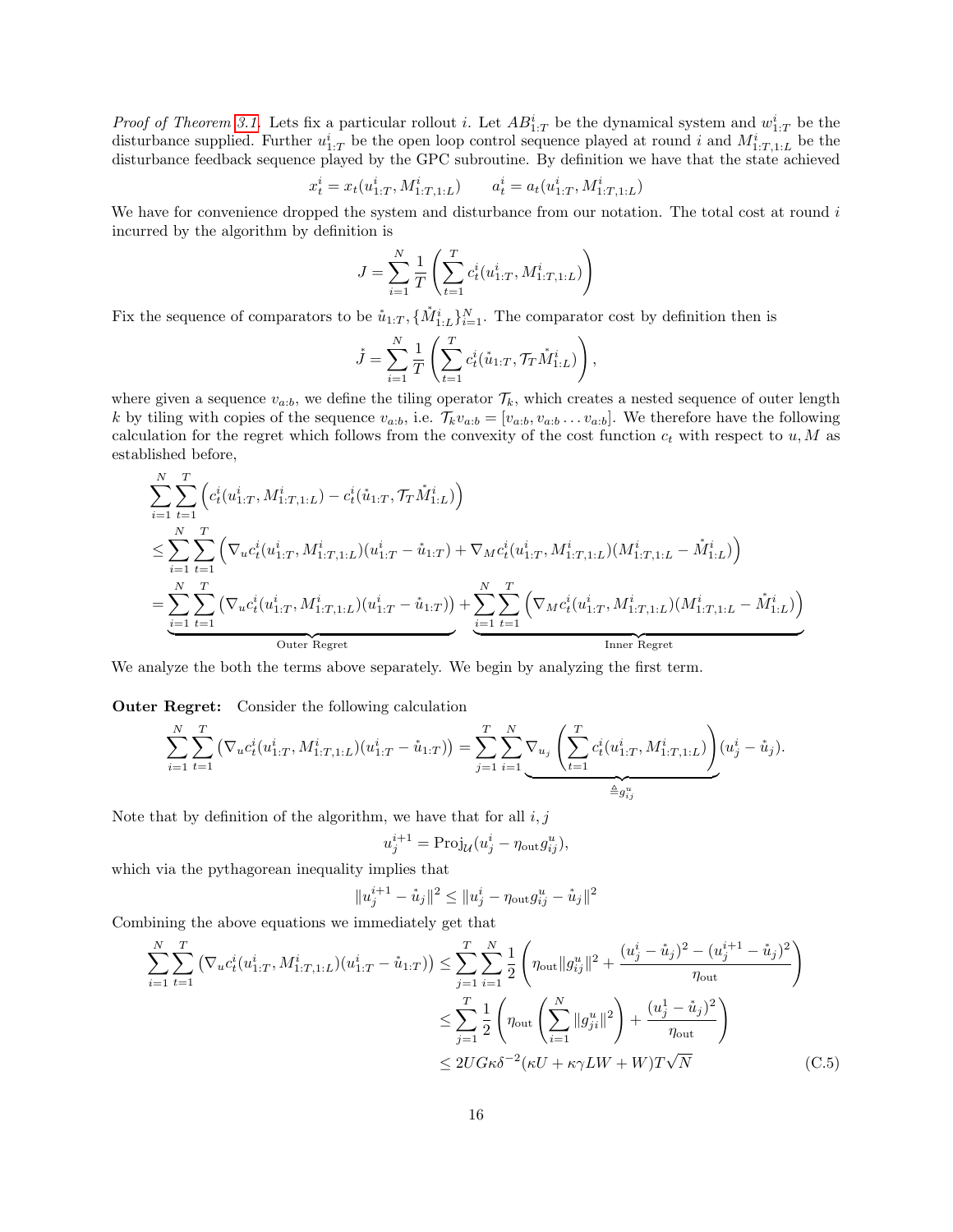where the last inequality follows using Lemma [C.3](#page-14-0) and choice of  $\eta_{\text{out}}$ .

Inner Regret: Next we analyze the second Inner Regret term. Before doing so we recommend the reader to re-familiarize with the notations defined in Definition [C.2](#page-14-1) and Equations [C.1,](#page-14-2)[C.2,](#page-14-3)[C.3.](#page-14-4) We will also need the following further definitions again for a fixed rollout. Therefore given a dynamical system  $AB_{1:T}$ , a disturbance sequence  $w_{1:T}$ , and an open loop sequence  $u_{1:T}$  define the notion of surrogate state at time t which is parameterized by a lookback window S and is a function of an input sequence  $M_{1:L} \in \mathbb{R}^{d_u \times d_x}$ . Intuitively it corresponds to the state achieved by executing the stationary policy  $M_{1:L}$  along with  $u_{1:T}$  for S time steps, starting at time  $t - S$  with a resetted state. This is exactly the computation performed in the GPCLoss definition in Equation [4.1.](#page-6-1) We can use the linear operator  $\psi$  defined in Definition [C.2](#page-14-1) for an alternative and succinct definition as follows.

<span id="page-16-2"></span>
$$
\hat{x}_t(u_{1:T}, M_{1:L}) = \sum_{j=t-S}^{t-1} T_{j\to t}(B_j u_j + w_j) + \psi_{t-S \to t}^M(\mathcal{T}_T M_{1:L}).
$$
\n(C.6)

Further given a cost function  $c_t$ , we can use the above definition to also define a surrogate cost

$$
\hat{c}_t(u_{1:T}, M_{1:L}) = c_t \left( \hat{x}_t(u_{1:T}, M_{1:L}), u_t + \sum_{j=1}^L M_j w_{t-j} \right)
$$
\n(C.7)

It can be observed now by the definition of Algorithm [2,](#page-5-0) the sequence  $M^i_{1:T,1:L}$  played by the algorithm is chosen iteratively as follows

<span id="page-16-1"></span>
$$
M_{t+1,1:L}^{i} = \text{Proj}_{\mathcal{M}_{\gamma}} \left( M_{t,1:L}^{i} - \eta_{\text{in}} \nabla_{M} \hat{c}_{t}(u_{1:T}^{i}, M_{t,1:L}^{i}) \right). \tag{C.8}
$$

To proceed with the proof we will need the following lemma

<span id="page-16-0"></span>**Lemma C.4.** Consider a linear system  $AB_{1:T}$  satisfying Assumption [2.2,](#page-3-0) a bounded disturbance sequence  $w_{1:T}$  and a sequence of cost functions  $c_{1:T}$  satisfying Assumption [2.1.](#page-3-3) Given any open loop sequence  $u_{1:T} \in \mathcal{U}$ and a closed-loop matrix sequence  $M_{1:T,1:L} \in \mathcal{M}_{\gamma}$  generated through the iteration specified in Equation [C.8,](#page-16-1) we have that the following properties hold for all  $t \in [T]$ 

- For all  $j > t$ ,  $\nabla_{M_{j,1:L}} c_t(u_{1:T}, M_{1:T,1:L}) = 0$ .
- For all  $j < t$ ,  $\|\nabla_{M_{j,1:L}} c_t(u_{1:T}, M_{1:T,1:L})\| \leq \kappa^2 G(U + \gamma LW)LW\delta^{-1}(1 \delta)^{t-j}$ .
- For all t,  $\|\nabla_{M_{1:L}}\hat{c}_t(u_{1:T}, M_{1:L})\| \leq GLW(U+\gamma LW)\left(1+\frac{\kappa^2}{\delta^2}\right)$  $\frac{\kappa^2}{\delta^2}\bigg).$
- Furthermore, for any  $\dot{M}_{1:L} \in \mathcal{M}_{\gamma}$  and for any t, we have that

$$
\sum_{j=t-S}^{t} \nabla_{M_{j,1:L}} c_t(u_{1:T}, M_{1:T,1:L})(M_{j,1:L} - \mathring{M}_{1:L}) \leq \nabla_{M_{t,1:L}} \hat{c}_t(u_{1:T}, M_{t,1:L})(M_{t,1:L} - \mathring{M}_{1:L}) + 20\eta_{\text{in}} \log^2(\eta_{\text{in}}) \gamma \kappa^4 \delta^{-3} \beta G^2 L^3 W^3 (U + \gamma L W)^2
$$

We are now ready to analyze the inner regret term. We analyze this term for one particular rollout say  $i$ (thereby dropping  $i$  from our notation). We get the following series of calculations,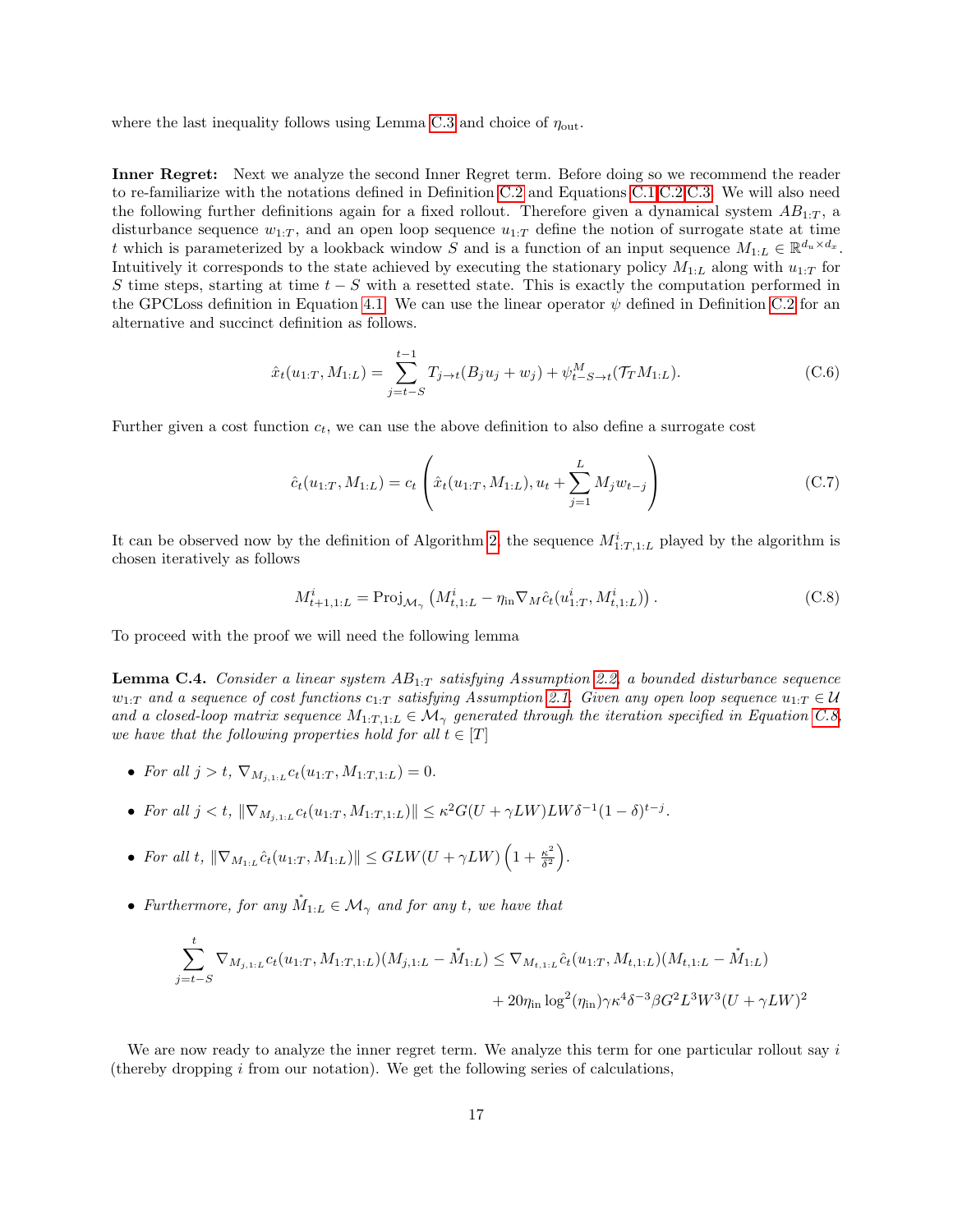$$
\sum_{t=1}^{T} \left( \nabla_{M} c_{t}(u_{1:T}, M_{1:T,1:L})(M_{1:T,1:L} - \mathcal{T}_{T} \dot{M}_{1:L}) \right)
$$
\n
$$
= \sum_{t=1}^{T} \sum_{j=1}^{T} \left( \nabla_{M_{j,1:L}} c_{t}(u_{1:T}, M_{1:T,1:L})(M_{j,1:L} - \dot{M}_{1:L}) \right)
$$
\n
$$
= \sum_{t=1}^{T} \sum_{j=1}^{t} \left( \nabla_{M_{j,1:L}} c_{t}(u_{1:T}, M_{1:T,1:L})(M_{j,1:L} - \dot{M}_{1:L}) \right)
$$
\n
$$
\leq \sum_{t=1}^{T} \sum_{j=t-S}^{t} \left( \nabla_{M_{j,1:L}} c_{t}(u_{1:T}, M_{1:T,1:L})(M_{j,1:L} - \dot{M}_{1:L}) \right) + 2\kappa^{2} \gamma GLW(U + \gamma LW) \delta^{-2} (1 - \delta)^{S}
$$
\n
$$
\leq \sum_{t=1}^{T} \left( \nabla_{M_{t,1:L}} \hat{c}_{t}(u_{1:T}, M_{t,1:L})(M_{t,1:L} - \dot{M}_{1:L}) \right) + 22T \eta_{\text{in}} \log^{2}(\eta_{\text{in}}) \gamma \kappa^{4} \delta^{-3} \beta G^{2} L^{3} W^{3} (U + \gamma LW)^{2},
$$

where the statements follow via repeated application of Lemma [C.4](#page-16-0) and the choice of  $S = \delta^{-1} \log(\eta_{\rm in})$ . To analyse further once again via a similar argument as in the case of the outer regret regarding projected gradient descent with learning rate  $\eta_{\text{in}}$ , we get that,

$$
\sum_{t=1}^{T} \left( \underbrace{\nabla_{M_{t,1:L}} \hat{c}_t(u_{1:T}, M_{1:T,1:L})}_{g_t}(M_{t,1:L} - \dot{M}_{1:L}) \right) \n\leq \sum_{t=1}^{T} \left( \frac{\eta_{\text{in}}}{2} \|g_t\|^2 + \frac{\|M_{t,1:L} - \dot{M}_{1:L}\|^2 - \|M_{t+1,1:L} - \dot{M}_{1:L}\|^2}{2\eta_{\text{in}}} \right) \n\leq \frac{\eta_{\text{in}} T}{2} \|g_t\|^2 + \frac{\|M_{1,1:L} - \dot{M}_{1:L}\|^2}{2\eta_{\text{in}}}.
$$

Combining the above equations, Equation [C.9](#page-20-0) and the choice of  $\eta_{\text{in}}$ , we get that the inner regret is bounded as,

$$
\sum_{t=1}^{T} \left( \nabla_{M} c_{t}(u_{1:T}, M_{1:T,1:L})(M_{1:T,1:L} - \mathcal{T}_{T} \mathring{M}_{1:L}) \right) \le \tilde{O}\left(\sqrt{T \gamma^{3} \kappa^{4} \delta^{-3} \beta G^{2} L^{5} W^{3} (U + \gamma L W)^{2}}\right)
$$

Combining the outer and inner regret terms we finish the proof.

In the remaining subsections we prove Lemmas [C.3](#page-14-0) and [C.4,](#page-16-0) thereby finishing the proof of Theorem [3.1.](#page-4-5)

### C.2 Proof of Lemma [C.3](#page-14-0)

In this section we prove Lemma [C.3.](#page-14-0) Before the proof we establish some other lemmas which will be useful to us.

<span id="page-17-0"></span>**Lemma C.5.** Given a linear system  $AB_{1:T}$  satisfying Assumption [2.2,](#page-3-0) then the transfer matrices defined in Definition [C.2](#page-14-1) are bounded as follows

$$
\forall j, k \in [T], [j+1, T]
$$
  $||T_{j\to k}|| \leq (1-\delta)^{k-j-1}$ 

 $\Box$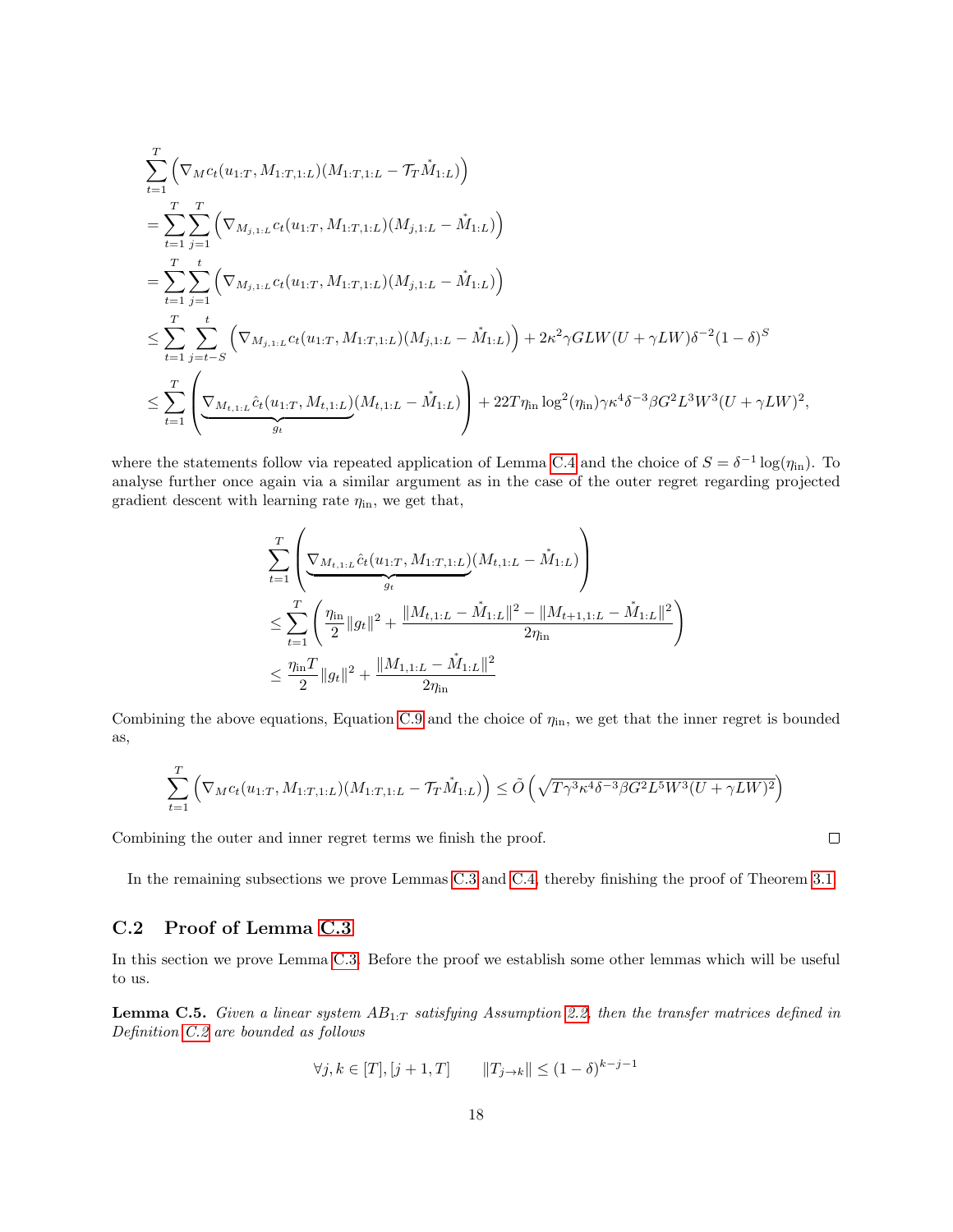*Proof of Lemma [C.5.](#page-17-0)* If  $k = j + 1$  then by definition and Assumption [2.2,](#page-3-0)

$$
||T_{j\rightarrow k}|| = ||I|| \le 1.
$$

Otherwise, again by definition and Assumption [2.2,](#page-3-0)

$$
||T_{j\to k}|| \leq (\Pi_{t=j+2}^k ||A_t||) \leq (1-\delta)^{k-j-1}.
$$

<span id="page-18-0"></span>**Lemma C.6.** Given a linear system  $AB_{1:T}$  satisfying Assumption [2.2,](#page-3-0) a bounded disturbance sequence  $w_{1:T}$ and a cost sequence  $c_t$  satisfying Assumption [2.1,](#page-3-3) then for any  $\gamma \geq 0, \mathcal{U}$ , let  $u_{1:T} \in \mathcal{U}, M_{1:T,1:L} \in \mathcal{M}_{\gamma}$  be two sequences, the following bounds hold for  $\boldsymbol{x}_t, \boldsymbol{a}_t$  for all  $t,$ 

$$
||x_t(u_{1:T}, M_{1:T,1:L})|| \leq \delta^{-1}(\kappa U + \kappa \gamma LW + W),
$$
  

$$
||a_t(u_{1:T}, M_{1:T,1:L})|| \leq U + \gamma LW.
$$

Furthermore we have that for all  $j, t \in [T]$  we have that

$$
\left\| \frac{\partial x_t(u_{1:T}, M_{1:T,1:L})}{\partial u_j} \right\| \le \begin{cases} \kappa (1 - \delta)^{t - j - 1} & \text{if } j < t \\ 0 & \text{otherwise} \end{cases}
$$

$$
\left\| \frac{\partial a_t(u_{1:T}, M_{1:T,1:L})}{\partial u_j} \right\| = \begin{cases} 1 & \text{if } j = t \\ 0 & \text{otherwise} \end{cases}
$$

Furthermore we have that for  $j, t \in [T]$  and  $r \in [L]$ , we have that

$$
\left\|\frac{\partial x_t(u_{1:T}, M_{1:T,1:L})}{\partial M_{j,r}}\right\| \le \begin{cases} \kappa W(1-\delta)^{t-j-1} & \text{if } j < t \\ 0 & \text{otherwise} \end{cases}
$$
\n
$$
\left\|\frac{\partial a_t(u_{1:T}, M_{1:T,1:L})}{\partial M_{j,r}}\right\| \le \begin{cases} W & \text{if } j = t \\ 0 & \text{otherwise} \end{cases}
$$

Proof. From the definition in Equation [C.1](#page-14-2) it follows that

$$
||a_t(u_{1:T}, M_{1:T,1:L})|| \le ||u_t|| + \sum_{r=1}^L ||M_{t,r}|| ||w_{t-r}|| \le U + \gamma LW.
$$

Also from the definition it follows that

$$
\left\|\frac{\partial a_t(u_{1:T}, M_{1:T,1:L})}{\partial u_j}\right\| = \left\|\delta_{jt}I\right\| = \begin{cases} 1 & \text{if } j = t \\ 0 & \text{otherwise} \end{cases}
$$

From the expansion in Equation [C.4,](#page-14-5) we have that

$$
||x_t(u_{1:T}, M_{1:T,1:L})|| \le \sum_{j=1}^{t-1} (||T_{j\to t}(B_j u_j + w_j)||) + ||\psi_{1\to t}^M(M_{1:T,1:L})||
$$
  
\n
$$
\le \sum_{j=1}^{t-1} (||T_{j\to t}|| ||(B_j u_j + w_j)||) + \sum_{j=1}^{t-1} (||T_{j\to t}|| \left(\sum_{r=1}^L ||M_{j,r}|| ||w_{j-r}||)\right)
$$
 (Definition C.2 &  $\Delta$ -inequality)  
\n
$$
\le (\kappa U + \kappa \gamma L W + W)) \sum_{j=1}^{t-1} (1 - \delta)^{t-j-1}
$$
 (Lemma C.5 and definitions)  
\n
$$
\le \frac{1}{\delta} (\kappa U + \kappa \gamma L W + W)
$$

 $\Box$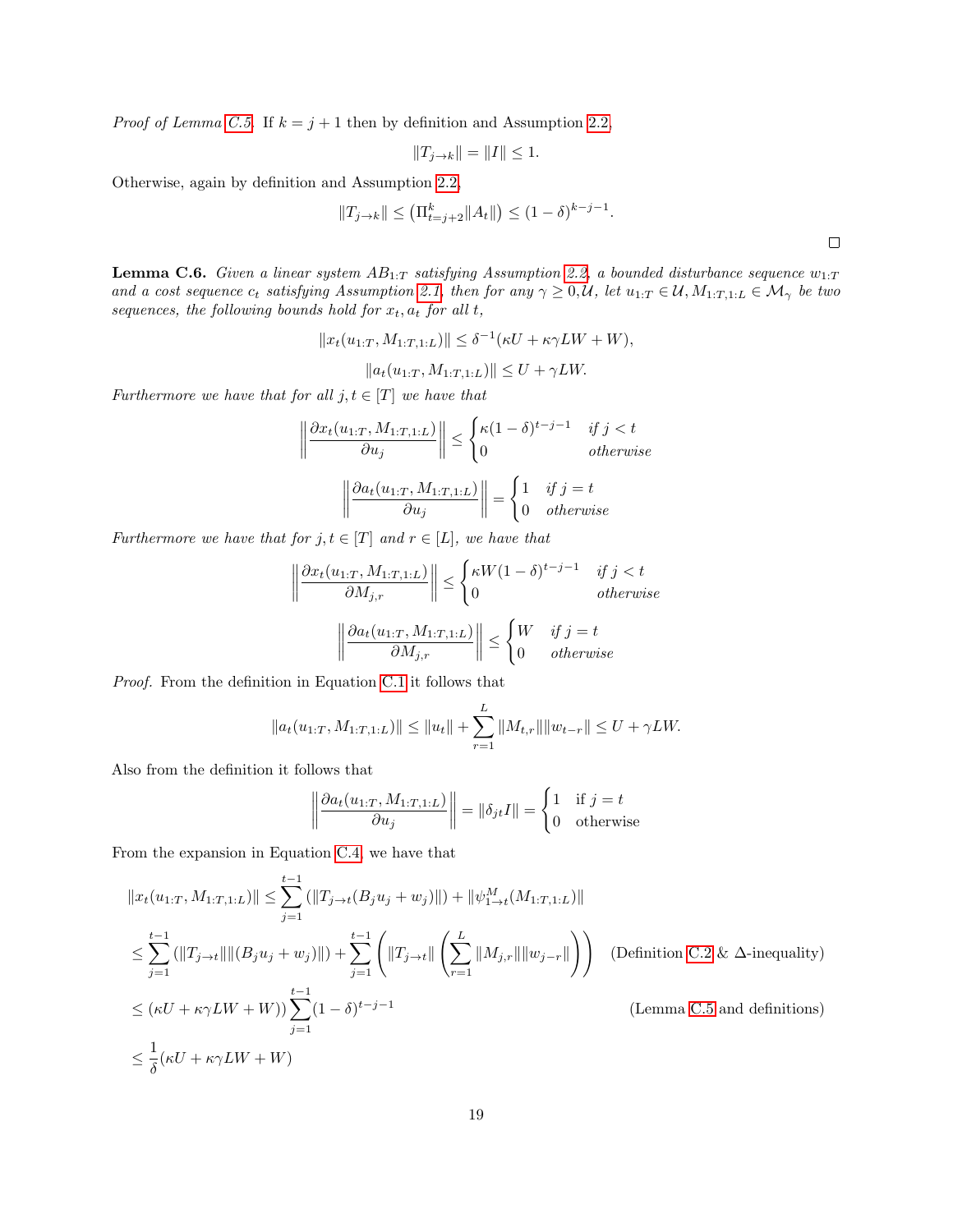Also from the definition it follows that for  $j \geq t$ ,

$$
\frac{\partial x_t(u_{1:T}, M_{1:T, 1:L})}{\partial u_j} = 0,
$$

and if  $j < t$ , we have that

$$
\left\| \frac{\partial x_t(u_{1:T}, M_{1:T, 1:L})}{\partial u_j} \right\| \le \|T_{j \to t} B_j\| \le \kappa (1 - \delta)^{t - j - 1}
$$
 (Lemma C.5)

From the definition in Equation [C.1](#page-14-2) it follows that for any  $r \in [L]$ 

$$
\left\|\frac{\partial a_t(u_{1:T}, M_{1:T, 1:L})}{\partial M_{j,r}}\right\| = \|\delta_{jt} I \otimes w_{t-r}^{\top}\| \le \begin{cases} W & \text{if } j = t \\ 0 & \text{otherwise} \end{cases}
$$

From the expansion in Equation [C.4,](#page-14-5) it follows that for any r and  $j \geq t$ ,

$$
\frac{\partial x_t(u_{1:T}, M_{1:T, 1:L})}{\partial M_{j,r}} = 0,
$$

and if  $j < t$ , we have that

$$
\left\| \frac{\partial x_t(u_{1:T}, M_{1:T, 1:L})}{\partial M_{j,r}} \right\| \le \|T_{j \to t} B_j(I \otimes w_{j-r}^\top)\| \le \kappa W (1 - \delta)^{t-j-1} \qquad \text{(Lemma C.5)}
$$

We are now ready to prove Lemma [C.3.](#page-14-0)

*Proof of Lemma [C.3.](#page-14-0)* Consider the following calculations for all j, t, following from Lemma [C.6,](#page-18-0)

$$
\|\nabla_{u_j} (c_t(u_{1:T}, M_{1:T,1:L}))\|
$$
  
\n
$$
\leq G \max(\|x_t(u_{1:T}, M_{1:T,1:L}\| \|a_t(u_{1:T}, M_{1:T,1:L}\|) \left( \left\|\frac{\partial x_t(u_{1:T}, M_{1:T,1:L})}{\partial u_j}\right\| + \left\|\frac{\partial a_t(u_{1:T}, M_{1:T,1:L})}{\partial u_j}\right\| \right)
$$
  
\n
$$
\leq \begin{cases} G\kappa \delta^{-1} (\kappa U + \kappa \gamma L W + W)(1 - \delta)^{t-j-1} & \text{if } j < t \\ G\kappa \delta^{-1} (\kappa U + \kappa \gamma L W + W) & j = t \\ 0 & \text{otherwise} \end{cases}
$$

Therefore we have that,

$$
\left\|\nabla_{u_j}\left(\sum_{t=1}^T c_t(u_{1:T}, M_{1:T,1:L})\right)\right\| \le 2G\kappa\delta^{-2}(\kappa U + \kappa\gamma LW + W)
$$

 $\Box$ 

### C.3 Proof of Lemma [C.4](#page-16-0)

In this section we prove Lemma [C.4.](#page-16-0) To this end we will need the following lemma that is the extension of Lemma [C.6](#page-18-0) to surrogate states.

<span id="page-19-0"></span>**Lemma C.7.** Given a linear system  $AB_{1:T}$  satisfying Assumption [2.2,](#page-3-0) a bounded disturbance sequence  $w_{1:T}$ and a cost sequence  $c_t$  satisfying Assumption [2.1,](#page-3-3) then for any  $\gamma \geq 0, \mathcal{U}$ , let  $u_{1:T} \in \mathcal{U}, M_{1:L} \in \mathcal{M}_{\gamma}$  be two sequences, then we have that for all  $j, t \in [T]$ ,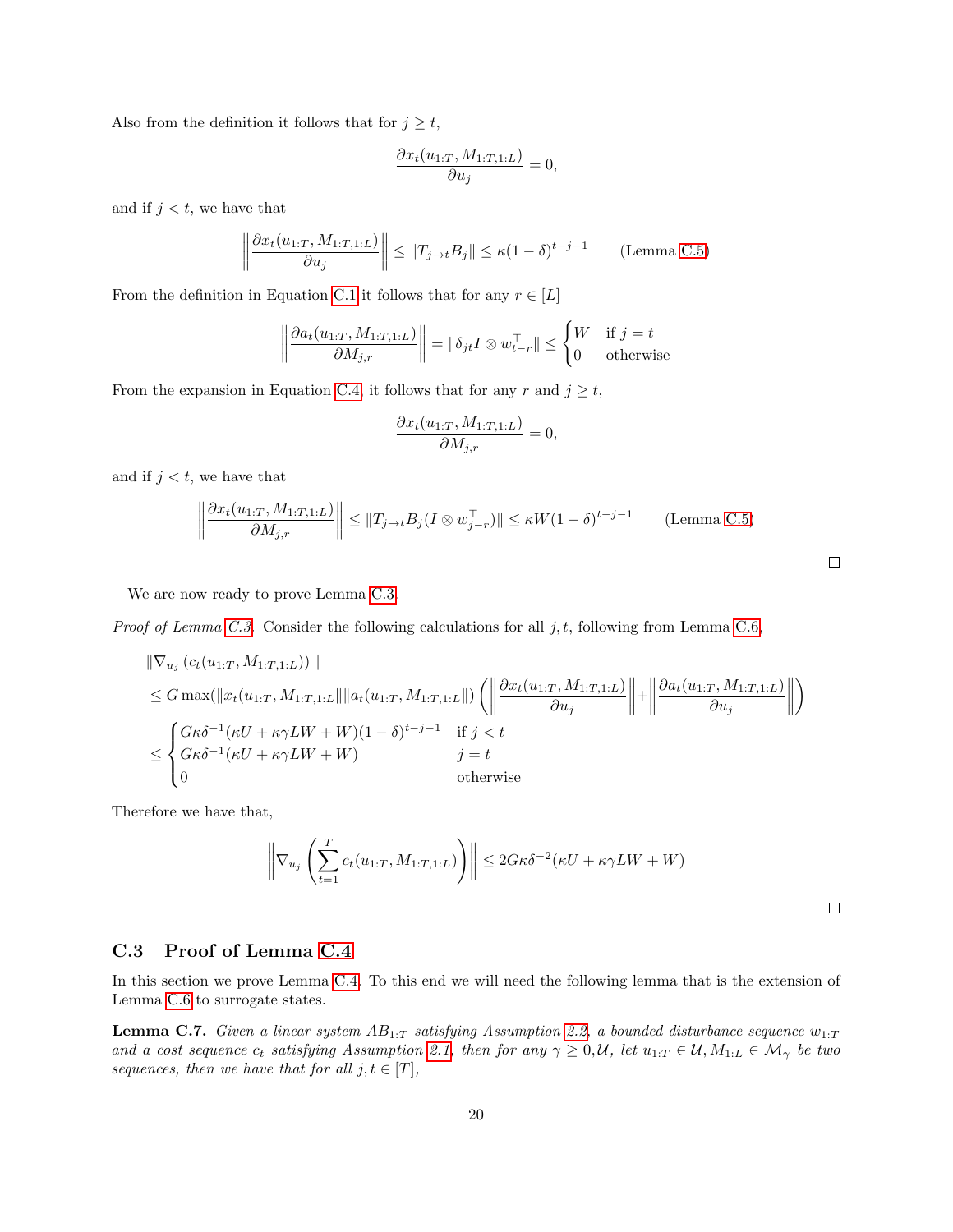$$
\|\hat{x}_t(u_{1:T}, M_{1:L})\| \le \delta^{-1}(\kappa U + \kappa \gamma L W + W)
$$

Furthermore we have that for  $t \in [T]$  and  $r \in [L]$ , we have that

$$
\left\|\frac{\partial \hat{x}_t(u_{1:T},M_{1:L})}{\partial M_r}\right\| \leq \delta^{-1} \kappa W
$$

Proof. From the expansion in Equation [C.6,](#page-16-2) we have that

$$
||x_t(u_{1:T}, M_{1:L})|| \le \sum_{j=t-S}^{t-1} (||T_{j\to t}(B_j u_j + w_j)||) + ||\psi_{t-S\to t}^M(\mathcal{T}_T M_{1:L})||
$$
  
\n
$$
\le \sum_{j=t-S}^{t-1} (||T_{j\to t}|| ||B_j u_j + w_j||) + \sum_{j=t-S}^{t-1} (||T_{j\to t}|| \left(\sum_{r=1}^L ||M_r|| ||w_{j-r}||\right))
$$
 (Definition C.2 &  $\Delta$ -inequality)  
\n
$$
\le (\kappa U + \kappa \gamma LW + W) \sum_{j=t-S}^{t-1} (1-\delta)^{t-j-1}
$$
 (Lemma C.5 and Definitions)  
\n
$$
\le \frac{1}{\delta} (\kappa U + \kappa \gamma LW + W)
$$

From the expansion in Equation [C.6,](#page-16-2) it follows that

$$
\left\| \frac{\partial x_t(u_{1:T}, M_{1:T, 1:L})}{\partial M_r} \right\| \le \left\| \sum_{j=t-S}^{t-1} T_{j\to t} B_j I \otimes w_{j-r}^\top \right\| \le \delta^{-1} \kappa W \qquad \text{(Lemma C.5)}
$$

We are now ready to prove Lemma [C.4.](#page-16-0)

*Proof of Lemma [C.4.](#page-16-0)* Since for any  $j > t$ , by Lemma [C.6,](#page-18-0) we have that

$$
\frac{\partial x_t(u_{1:T}, M_{1:T, 1:L})}{\partial M_{j,1:L}} = 0, \frac{\partial a_t(u_{1:T}, M_{1:T, 1:L})}{\partial M_{j,1:L}} = 0,
$$

it immediately follows that for all  $j > t$ ,

$$
\nabla_{M_{j,1:L}} c_t(u_{1:T}, M_{1:T,1:L}) = 0.
$$

Furthermore again from Lemma [C.6,](#page-18-0) we have that for all  $j < t$  and for all  $r \in [L]$ ,

$$
\left\| \frac{\partial x_t(u_{1:T}, M_{1:T, 1:L})}{\partial M_{j,r}} \right\| \le \kappa W (1 - \delta)^{t - j - 1}
$$

and further if  $j < t$  and for all  $r \in [L]$ ,

<span id="page-20-0"></span>
$$
\frac{\partial a_t(u_{1:T}, M_{1:T, 1:L})}{\partial M_{j,r}} = 0
$$

Therefore, since the cost function  $c_t$  satisfies the Assumption [2.1,](#page-3-3) using Lemma [C.6,](#page-18-0) we have that for all  $j < t$  and for any  $r \in [L]$ 

$$
\left\| \nabla_{M_{j,r}} c_t(u_{1:T}, M_{1:T,1:L}) \right\| \leq G \|x_t(u_{1:T}, M_{1:T,1:L})\| \left\| \frac{\partial x_t(u_{1:T}, M_{1:T,1:L})}{\partial M_{j,r}} \right\|
$$
  

$$
\leq G \kappa \delta^{-1} W (\kappa U + \kappa \gamma L W + W)(1 - \delta)^{t-j}
$$
(C.9)

 $\Box$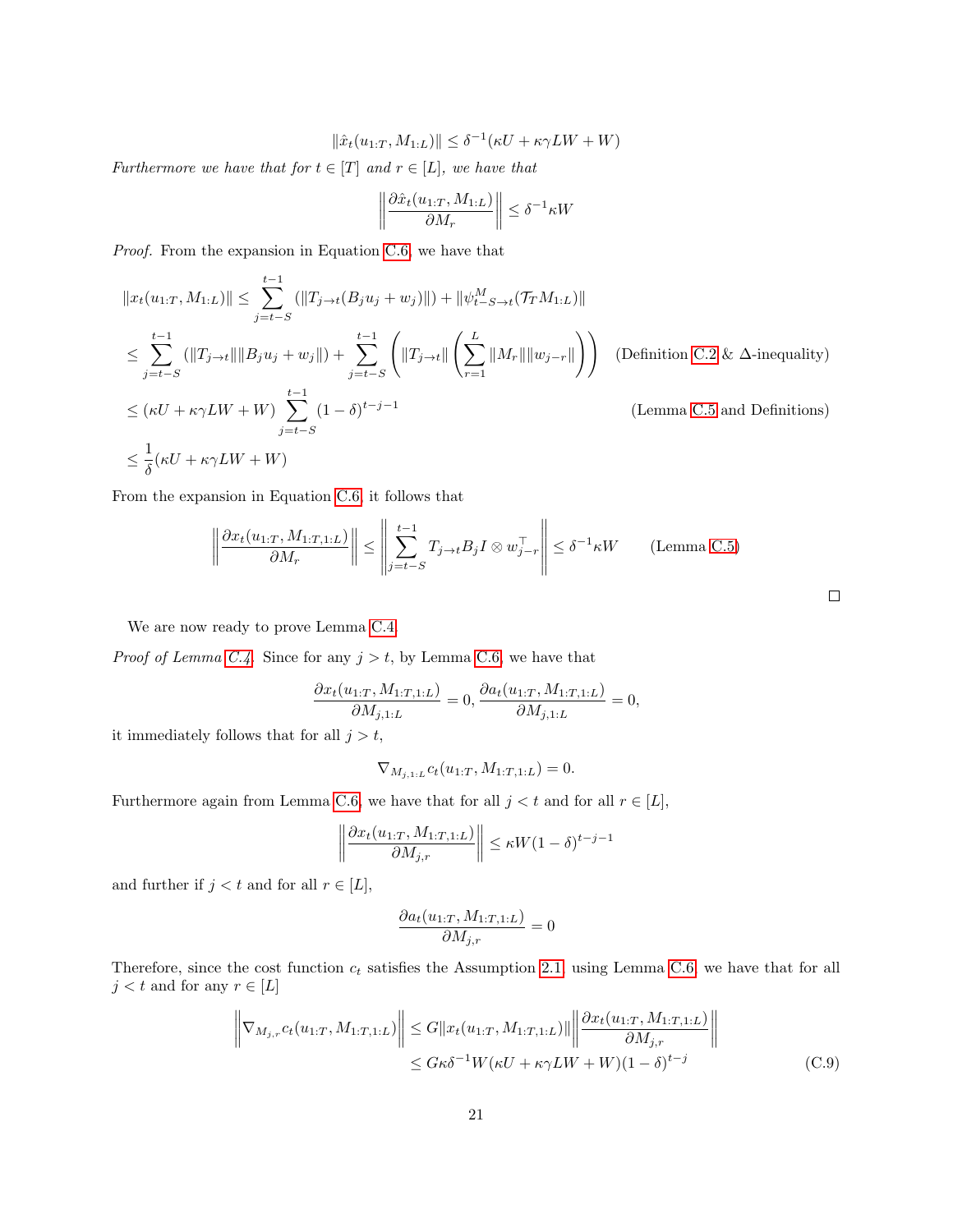Using Lemma [C.7](#page-19-0) for the surrogate states and using Assumption [2.1,](#page-3-3) we have that for all t and for all  $r \in [L]$ ,

<span id="page-21-4"></span>
$$
\|\nabla_{M_r}\hat{c}_t(u_{1:T}, M_{1:L})\| \le 2G\kappa\delta^{-2}W(\kappa U + \kappa\gamma LW + W)
$$

Since the gradient is bounded according to the above calculation and the  $M_{t,1:L}$  are generated via gradient descent with a learning rate  $\eta$ <sub>in</sub>, it is immediate that for any  $j, k \in [T]$  and for any  $r \in [L]$ ,

$$
||M_{j,r} - M_{k,r}|| \le \eta_{\text{in}} |j - k| \cdot 2G\kappa \delta^{-2} W(\kappa U + \kappa \gamma L W + W)
$$
 (C.10)

Given the above we show that for any execution the surrogate states and the real states are close to each other. To this end consider the following calculations.

$$
\|x_t(u_{1:T}, M_{1:T,1:L}) - \hat{x}_t(u_{1:T}, M_{t,1:L})\| \n\leq \left\|\sum_{j=1}^{t-1} T_{j\to t} (B_j u_j + w_j) + \psi_{1\to t}^M (M_{1:T,1:L}) - \sum_{j=t-S}^{t-1} T_{j\to t} (B_j u_j + w_j) - \psi_{t-S\to t}^M (T_T M_{t,1:L})\right\| \n= \left\|\sum_{j=1}^{t-S-1} \left(T_{j\to t} \left(B_j u_j + w_j + \sum_{r=1}^L M_{j,r} w_{j-r}\right)\right) + \sum_{j=t-S}^{t-1} \left(T_{j\to t} \left(\sum_{r=1}^L (M_{j,r} - M_{t,r}) w_{j-r}\right)\right)\right\| \n\leq (\kappa U + \kappa \gamma LW + W) \left(\delta^{-1} (1-\delta)^S + 2\eta_{\text{in}} \kappa \delta^{-2} S^2 GLW^2\right)
$$
\n(C.11)

Furthermore, note by definitions that

<span id="page-21-2"></span><span id="page-21-1"></span><span id="page-21-0"></span>
$$
\sum_{j=t-S}^{t-1} \frac{\partial x_t(u_{1:T}, M_{1:T,1:L})}{\partial M_{j,1:L}} = \frac{\partial \hat{x}_t(u_{1:T}, M_{t,1:L})}{\partial M_{t,1:L}}
$$
(C.12)

Before moving further, consider the following calculations

$$
\sum_{j=t-S}^{t-1} (\nabla_{M_{j,1:L}} c_t(u_{1:T}, M_{1:T,1:L}))
$$
\n
$$
= \sum_{j=t-S}^{t-1} \left( \frac{\partial x_t(u_{1:T}, M_{1:T,1:L})}{\partial M_{j,1:L}} \nabla_x c_t(x_t(u_{1:T}, M_{1:T,1:L}), a_t(u_{1:T}, M_{1:T,1:L})) \right)
$$
\n
$$
= \sum_{j=t-S}^{t-1} \frac{\partial x_t(u_{1:T}, M_{1:T,1:L})}{\partial M_{j,1:L}} ((\nabla_x c_t(\hat{x}_t(u_{1:T}, M_{t,1:L}), a_t(u_{1:T}, M_{1:T,1:L})) + v))
$$

where

$$
\|v\| \triangleq \|\nabla_x c_t(x_t(u_{1:T}, M_{1:T,1:L}), a_t(u_{1:T}, M_{1:T,1:L})) - \nabla_x c_t(\hat{x}_t(u_{1:T}, M_{t,1:L}), a_t(u_{1:T}, M_{1:T,1:L}))\|
$$
  

$$
\leq \beta(\kappa U + \kappa \gamma L W + W) (\delta^{-1}(1 - \delta)^S + 2\eta_{\text{in}}\kappa \delta^{-2} S^2 GLW^2)
$$
 (C.13)

using Equation [C.11](#page-21-0) and the  $\beta$ -smoothness of  $c_t$  via Assumption [2.1.](#page-3-3) Using Equation [C.12](#page-21-1) and Lemma [C.6](#page-18-0) we now get that

<span id="page-21-3"></span>
$$
\sum_{j=t-S}^{t-1} (\nabla_{M_{j,1:L}} c_t(u_{1:T}, M_{1:T,1:L}))
$$
\n
$$
= \left(\sum_{j=t-S}^{t-1} \frac{\partial x_t(u_{1:T}, M_{1:T,1:L})}{\partial M_{j,1:L}}\right) (\nabla_x c_t(\hat{x}_t(u_{1:T}, M_{t,1:L}), a_t(u_{1:T}, M_{1:T,1:L})) + v)
$$
\n
$$
= \frac{\partial \hat{x}_t(u_{1:T}, M_{1:T,1:L})}{\partial M_{t,1:L}} (\nabla_x c_t(\hat{x}_t(u_{1:T}, M_{t,1:L}), a_t(u_{1:T}, M_{1:T,1:L}))) + v'
$$
\n(C.14)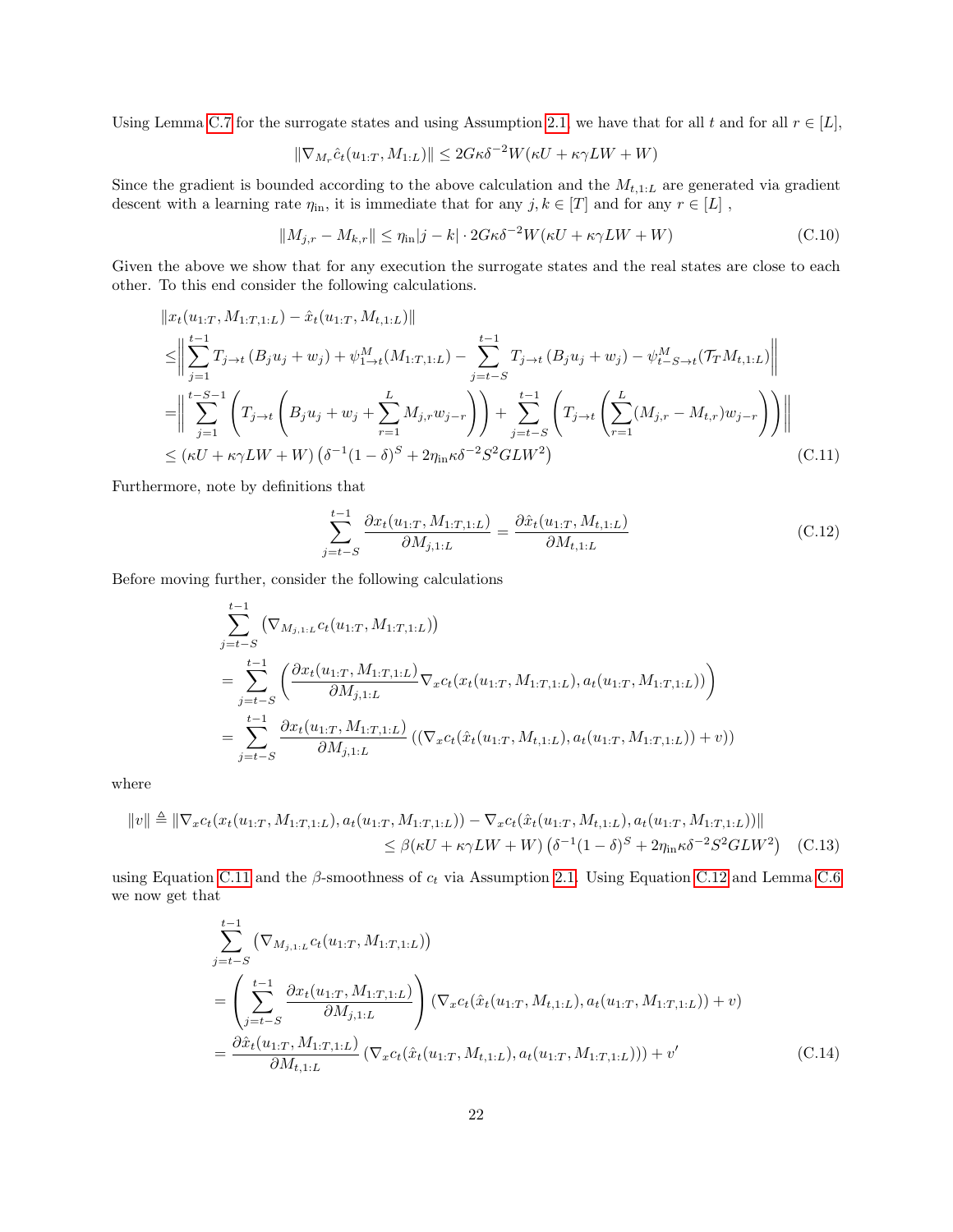where  $v'$  is a vector whose norm using Equation [C.13](#page-21-2) and Lemma [C.7](#page-19-0) can be bounded as follows

<span id="page-22-1"></span>
$$
\beta \delta^{-1} L W(\kappa U + \kappa \gamma L W + W) \left( \delta^{-1} (1 - \delta)^S + 2 \eta_{\text{in}} \kappa \delta^{-2} S^2 G L W^2 \right). \tag{C.15}
$$

Now, consider the following computation which follows from Equation [C.14](#page-21-3) and using the defintiions for the  $j = t$  case,

<span id="page-22-2"></span>
$$
\sum_{j=t-S}^{t} (\nabla_{M_{j,1:L}} c_t(u_{1:T}, M_{1:T,1:L})) = \nabla_{M_{t,1:L}} \hat{c}_t(u_{1:T}, M_{t,1:L}) + v'. \tag{C.16}
$$

We can now perform the calculation to relate the gradient inner products for surrogate cost to those of real cost.

$$
\sum_{j=t-S}^{t} \left( \nabla_{M_{j,1:L}} c_t(u_{1:T}, M_{1:T,1:L})(M_{j,1:L} - \mathring{M}_{1:L}) \right)
$$
\n
$$
= \sum_{j=t-S}^{t} \left( \nabla_{M_{j,1:L}} c_t(u_{1:T}, M_{1:T,1:L})(M_{t,1:L} - \mathring{M}_{1:L}) + \nabla_{M_{j,1:L}} c_t(u_{1:T}, M_{1:T,1:L})(M_{j,1:L} - M_{t,1:L}) \right)
$$
\n
$$
\leq \sum_{j=t-S}^{t} \left( \nabla_{M_{j,1:L}} c_t(u_{1:T}, M_{1:T,1:L})(M_{t,1:L} - \mathring{M}_{1:L}) \right) + \eta_{\text{in}} 2G^2 L S^2 \kappa^2 \delta^{-3} W^2 (\kappa U + \kappa \gamma L W + W)^2
$$
\n
$$
\leq \nabla_{M_{t,1:L}} \hat{c}_t(u_{1:T}, M_{t,1:L})(M_{t,1:L} - \mathring{M}_{1:L}) + \beta \delta^{-1} \gamma L^2 W (\kappa U + \kappa \gamma L W + W)^2 (\delta^{-1} (1 - \delta)^S + 4 \eta_{\text{in}} \kappa^2 \delta^{-2} S^2 G^2 L W^2)
$$
\n
$$
\leq \nabla_{M_{t,1:L}} \hat{c}_t(u_{1:T}, M_{t,1:L})(M_{t,1:L} - \mathring{M}_{1:L}) + 5 \eta_{\text{in}} \log^2(\eta_{\text{in}}) \gamma \kappa^2 \delta^{-3} \beta G^2 L^3 W^3 (\kappa U + \kappa \gamma L W + W)^2
$$

where the first inequality follows from applying Equations [C.9,](#page-20-0) [C.10](#page-21-4) and Lemma [C.6,](#page-18-0) the second last inequality follows from Equations [C.15](#page-22-1) and [C.16](#page-22-2) and the last inequality follows from the choice of the parameter  $S = \delta^{-1} \log(\eta_{\text{in}})$ . This finishes the proof.  $\Box$ 

# <span id="page-22-0"></span>D Adaptation of Algorithm to General Policies

In this section we provide a more general version of our algorithms [1](#page-4-2) and [2,](#page-5-0) defined for any base outer policy class Π. Note that our formal results dont cover this generalization and it is provided with practical use in mind.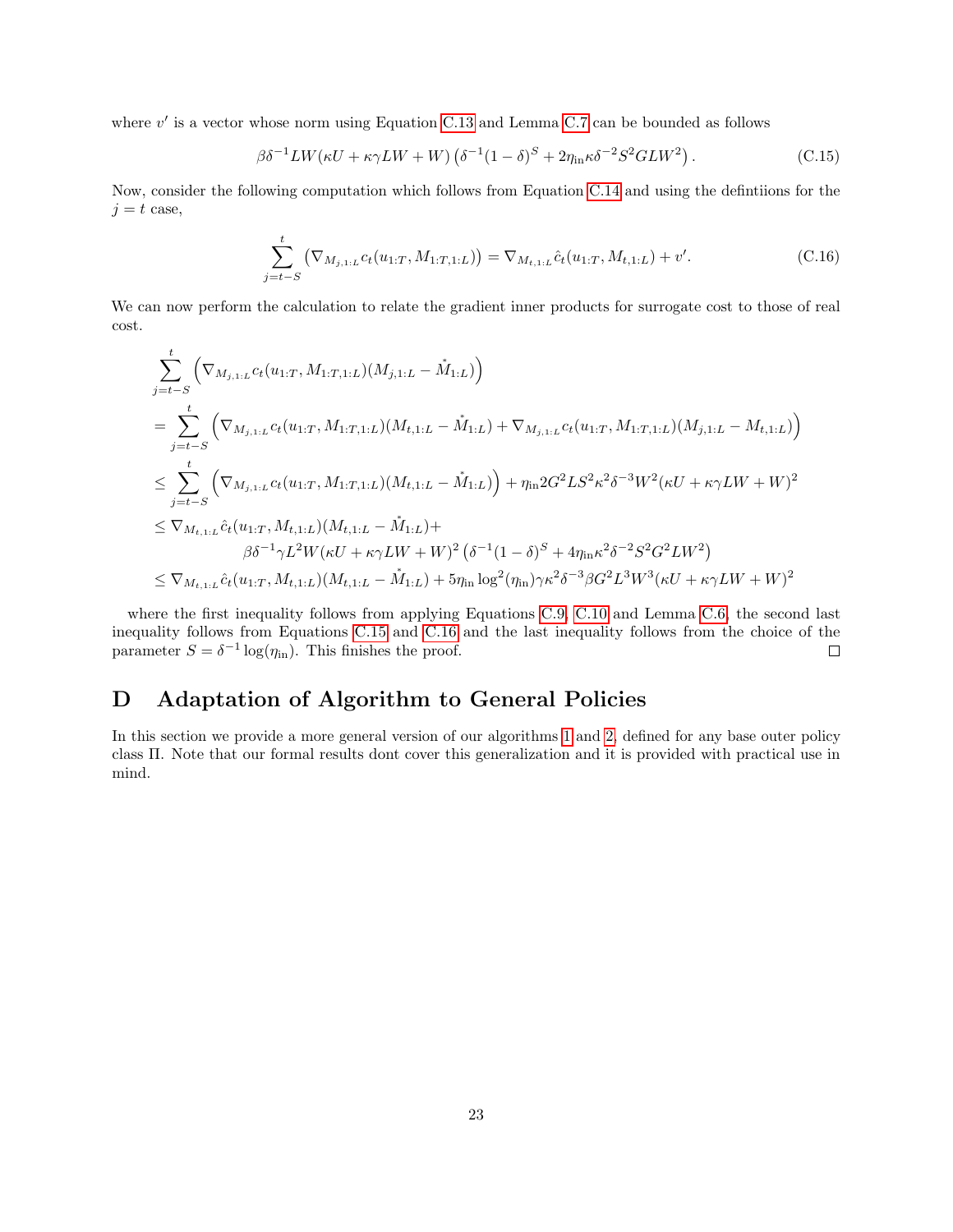#### Algorithm 4 iGPC Algorithm

**Require:** [Online]  $f_{1:T}^{1:N}$ : Dynamical Systems,  $w_{1:T}^{1:N}$ : Disturbances **Parameters:** Policy class:  $\Pi$ ,  $\eta_{\text{out}}$ : Learning Rate

- 1: Initialize  $\pi^1_{1:T} \in \Pi$ .
- 2: for  $i = 1...N$  do
- 3: Receive the dynamical system  $f_{1:T}^i$  for the next rollout.
- 4: **Rollout:** Collect trajectory data by rolling out policy  $\pi_{1:T}^i$  with GPC  $\triangleright$  (Algorithm [2\)](#page-5-0)

TrajData<sup>*i*</sup> = {
$$
x_{1:T}^i, a_{1:T}^i, w_{1:T}^i, o_{1:T}^i
$$
}  $\leftarrow$  GPCRollout( $f_{1:T}^i, \pi_{1:T}^i$ )

5: Update: Compute update to the policy

$$
\pi_{1:T}^{i+1} = \text{Proj}_{\Pi} \left( \pi_{1:T}^i - \eta_{\text{out}} \nabla_{\pi_{1:T}} J(\pi_{1:T}^i + \pi(o_{1:T}^i) | f_{1:T}^i, w_{1:T}^i) \right)
$$

6: end for

### Algorithm 5 GPCRollout

**Require:**  $f_{1:T}$ : dynamical system,  $\pi_{1:T}$ : input policy, [Online]  $w_{1:T}$ : disturbances. **Parameters:** L:Window,  $\eta_{\text{in}}$ : Learning rate,  $\gamma$ : Feedback bound, S: Lookback

1: Initialize  $M_{1,1:L} = \{M_{1,j}\}_{j=1}^L \in \mathcal{M}_{\gamma}$ . 2: Set  $w_i = 0$  for any  $i \leq 0$ . 3: for  $t = 1 \dots T$  do 4: Compute GPC Offset  $o_t = M_{t,1:L} \cdot w_{t-1:t-L}.$ 5: Play action  $a_t = \pi_t(\cdot) + o_t$ 6: Observe state  $x_{t+1}$ . 7: Compute perturbation  $w_t = x_{t+1} - f_t(x_t, a_t).$ 8: Update  $M_{t+1,1:T}$  for the next round as:  $M_{t+1,1:L} = \text{Proj}_{\mathcal{M}_{\kappa}} (M_{t,1:L} - \eta_{\text{inner}} \nabla_{M_{1:L}} \text{GPCLoss}(M_{t,1:L}, \pi_{t-S+1:t}, w_{t-S-L+1:t-1}))$ 

$$
\mathcal{L} = \mathcal{L} \mathcal{L} = \mathcal{L} \mathcal{L} \mathcal{L} = \mathcal{L} \mathcal{L} \mathcal{L} \mathcal{L} \mathcal{L} = \mathcal{L} \mathcal{L} \mathcal{L} \mathcal{L} \mathcal{L} \mathcal{L} \mathcal{L} \mathcal{L} \mathcal{L} \mathcal{L} \mathcal{L} \mathcal{L} \mathcal{L} \mathcal{L} \mathcal{L} \mathcal{L} \mathcal{L} \mathcal{L} \mathcal{L} \mathcal{L} \mathcal{L} \mathcal{L} \mathcal{L} \mathcal{L} \mathcal{L} \mathcal{L} \mathcal{L} \mathcal{L} \mathcal{L} \mathcal{L} \mathcal{L} \mathcal{L} \mathcal{L} \mathcal{L} \mathcal{L} \mathcal{L} \mathcal{L} \mathcal{L} \mathcal{L} \mathcal{L} \mathcal{L} \mathcal{L} \mathcal{L} \mathcal{L} \mathcal{L} \mathcal{L} \mathcal{L} \mathcal{L} \mathcal{L} \mathcal{L} \mathcal{L} \mathcal{L} \mathcal{L} \mathcal{L} \mathcal{L} \mathcal{L} \mathcal{L} \mathcal{L} \mathcal{L} \mathcal{L} \mathcal{L} \mathcal{L} \mathcal{L} \mathcal{L} \mathcal{L} \mathcal{L} \mathcal{L} \mathcal{L} \mathcal{L} \mathcal{L} \mathcal{L} \mathcal{L} \mathcal{L} \mathcal{L} \mathcal{L} \mathcal{L} \mathcal{L} \mathcal{L} \mathcal{L} \mathcal{L} \mathcal{L} \mathcal{L} \mathcal{L} \mathcal{L} \mathcal{L} \mathcal{L} \mathcal{L} \mathcal{L} \mathcal{L} \mathcal{L} \mathcal{L} \mathcal{L} \mathcal{L} \mathcal{L} \mathcal{L} \mathcal{L} \mathcal{L} \mathcal{L} \mathcal{L} \mathcal{L} \mathcal{L} \mathcal{L} \mathcal{L} \mathcal{L} \mathcal{L} \mathcal{L} \mathcal{L} \mathcal{L} \mathcal{L} \mathcal{L} \mathcal{L} \mathcal{L} \mathcal{L} \mathcal{L} \mathcal{L}
$$

 $\triangleright$  GPCLoss defined in Equation [4.1](#page-6-1)

9: end for 10: return  $x_{1:T}, a_{1:T}, w_{1:T}, o_{1:T}$ .

# <span id="page-23-0"></span>E Details of ILQR/ILC/IGPC Algorithms

To succinctly state the algorithms define the following policy which takes as arguments a nominal trajectory  $\mathring{x}_{1:T} \in \mathbb{R}^{d_x}, \mathring{u}_{1:T} \in \mathbb{R}^{d_u}$ , open-loop gain sequence  $k_{1:T}$  and closed-loop gain sequence  $K_{1:T}$  and a parameter α. The policy defined as  $\pi(\alpha, x_{1:T}, k_{1:T}, K_{1:T})$ , in the sequel executes the following *standard* rollout on a dynamical system  $f_{1:T}$ .

$$
a_{t} = \mathring{u}_{t} + \alpha k_{t} + K(x_{t-1} - \mathring{x}_{t-1})
$$

$$
x_{t+1} = f_{t}(x_{t}, a_{t})
$$